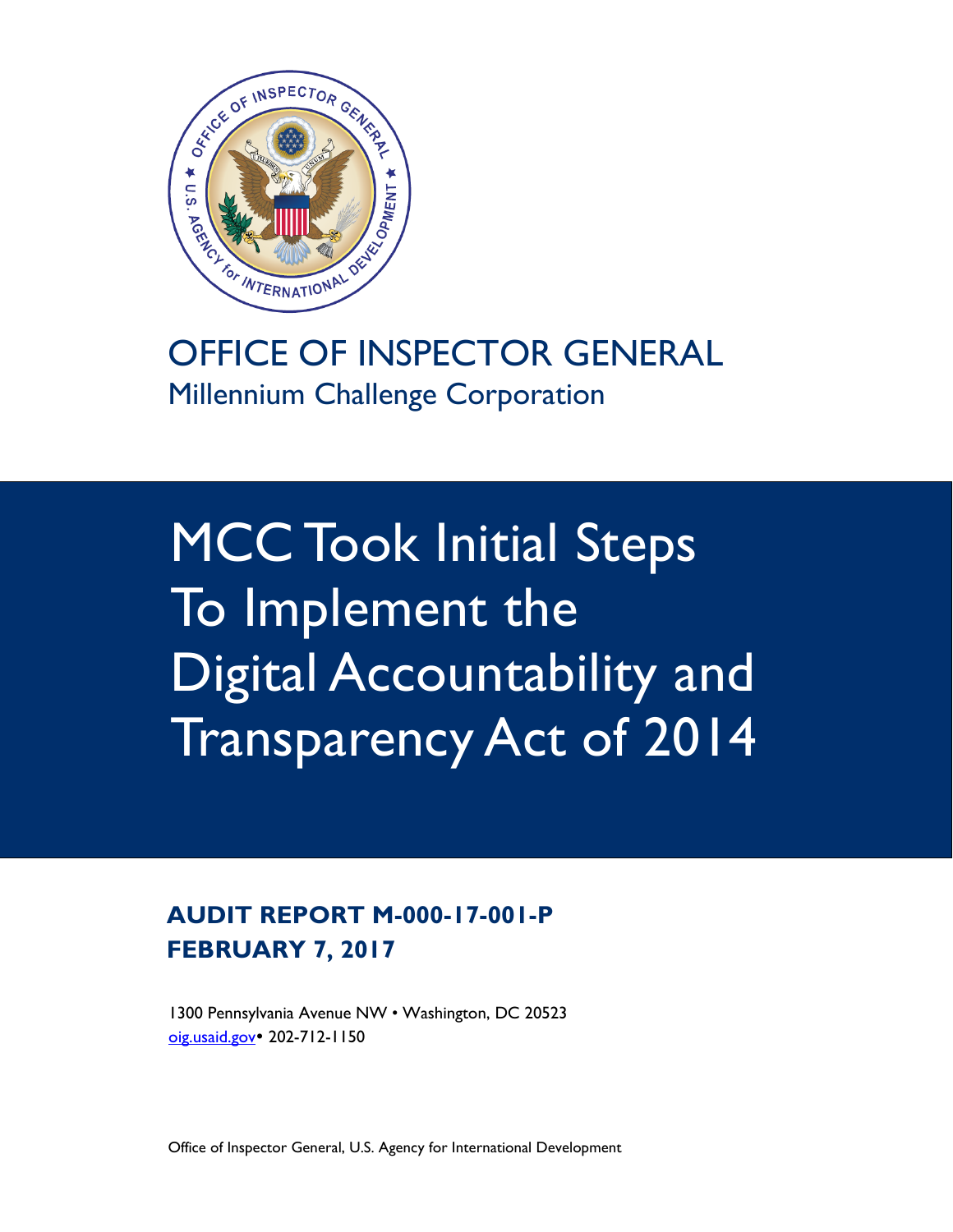The Office of Inspector General provides independent oversight that promotes the efficiency, effectiveness, and integrity of foreign assistance programs and operations under its jurisdiction—those of the U.S. Agency for International Development, U.S. African Development Foundation, Inter-American Foundation, Millennium Challenge Corporation, and Overseas Private Investment Corporation.

### **Report waste, fraud, and abuse.**

**Millennium Challenge Corporation Hotline**  Email: mcchotline@usaid.gov Phone: 202-712-1023 or 800-230-6539 Mail: USAID OIG Hotline, Attn: MCC Hotline, P.O. Box 657, Washington, DC 20044-0657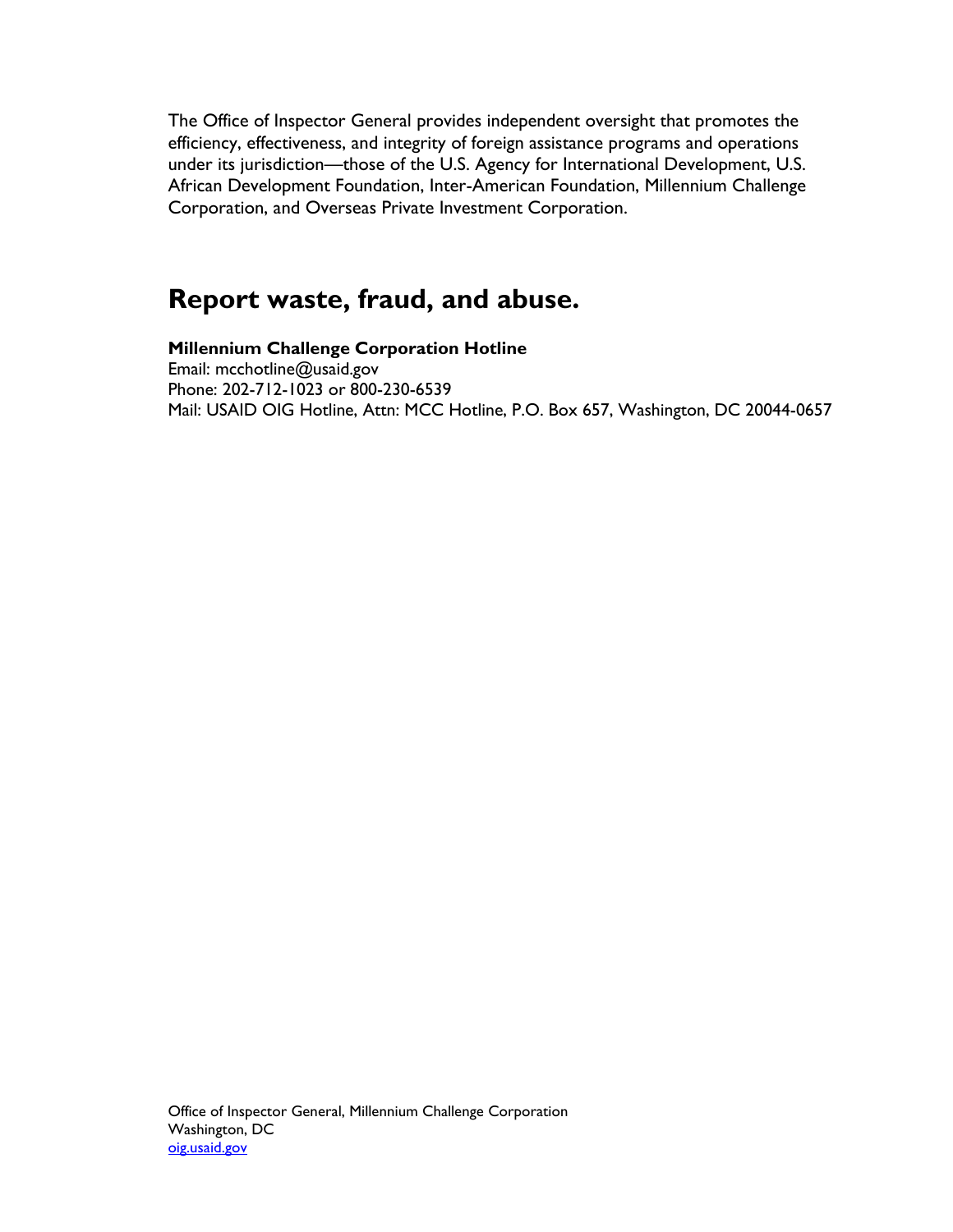

### **MEMORANDUM**

- DATE: February 7, 2017
- TO: Mahmoud Bah, Acting Vice President, Department of Administration and Finance and Chief Financial Officer
- FROM: Donell Ries, Deputy Assistant Inspector General for the Millennium Challenge Corporation /s/
- SUBJECT: MCC TOOK INITIAL STEPS TO IMPLEMENT THE DIGITAL ACCOUNTABILITY AND TRANSPARENCY ACT OF 2014 (M-000-17- 001-P)

This memorandum transmits the final report on our audit of initial steps by the Millennium Challenge Corporation (MCC) to implement the Digital Accountability and Transparency Act. Our audit objectives were to determine if MCC has taken steps to implement the DATA Act in accordance with Office of Management and Budget (OMB) and Department of the Treasury (Treasury) guidance and recommendations, and to determine any challenges that could impede MCC's ability to implement the DATA Act. The report contains our observations but no recommendations.

We appreciate the cooperation and assistance you and your staff extended to us during this audit.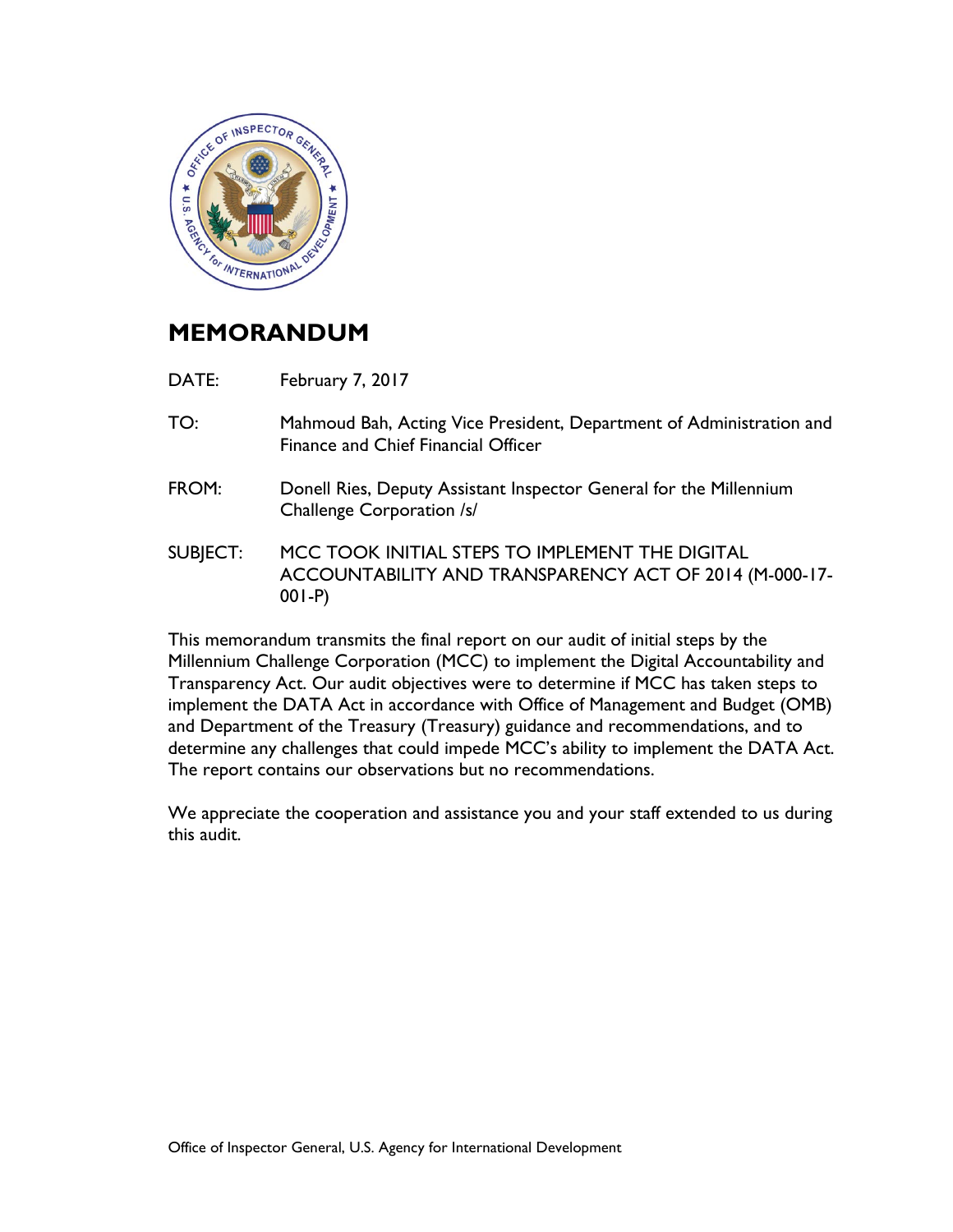## **CONTENTS**

| MCC HAS TAKEN STEPS TO PREPARE FOR DATA ACT IMPLEMENTATION5                      |
|----------------------------------------------------------------------------------|
| MCC Has Established A Governance Structure To Manage the Implementation of the   |
|                                                                                  |
| MCC Has Inventoried Data, Processes, and Systems in Preparation for the DATA Act |
| FUTURE GOVERNMENT-WIDE GUIDANCE AND DELAYED SOFTWARE UPDATE                      |
|                                                                                  |
|                                                                                  |
|                                                                                  |
|                                                                                  |
|                                                                                  |
|                                                                                  |
|                                                                                  |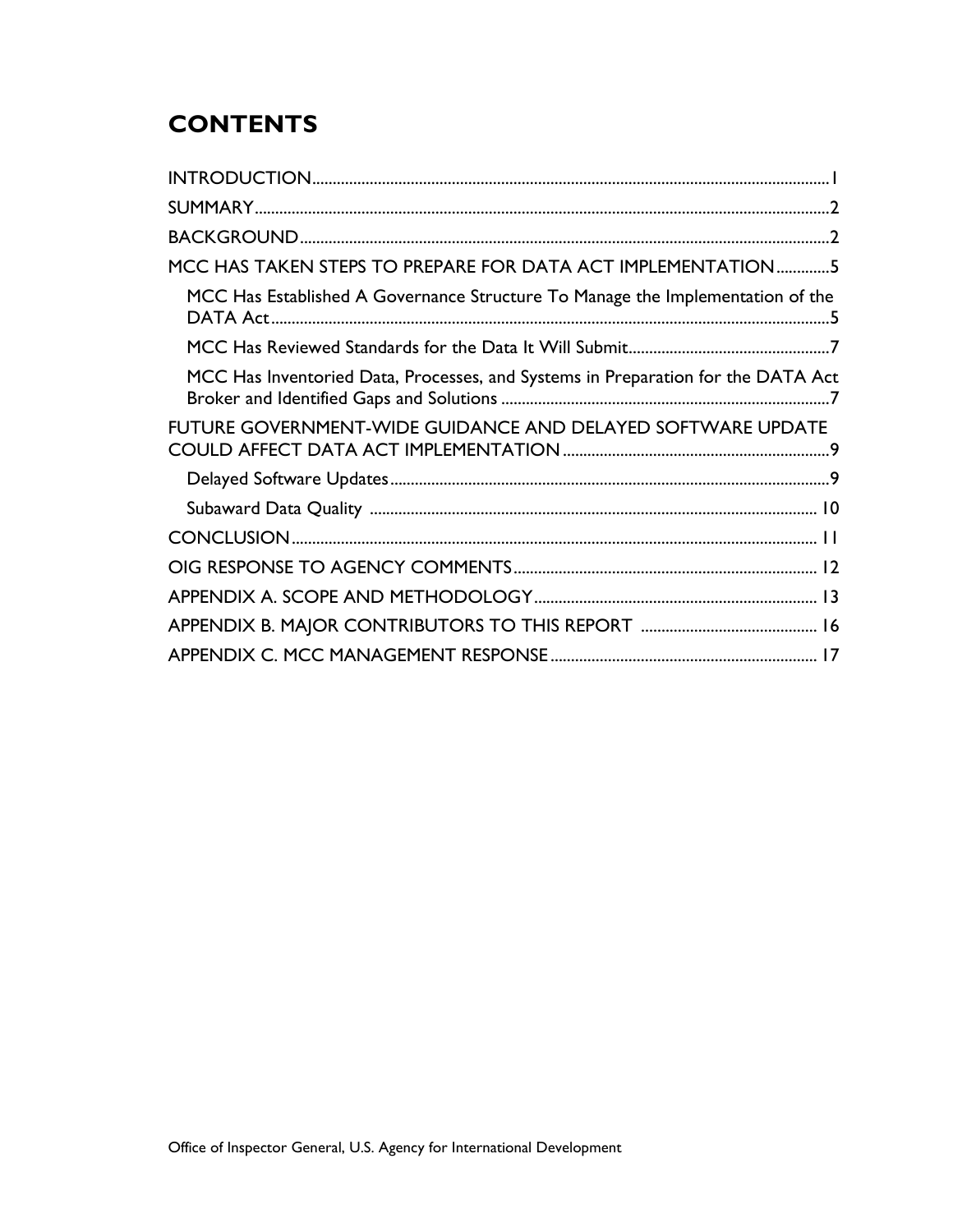### <span id="page-4-0"></span>**INTRODUCTION**

In 2014, Congress enacted the Digital Accountability and Transparency Act (DATA Act) to further transparency in Government spending. The act builds on the Federal Funding Accountability and Transparency Act of 2006 (FFATA) as amended by the Government Funding Transparency Act of 2008. It requires agencies to disclose direct Federal agency expenditures and link Federal contract, loan, and grant spending information to agency programs; establish governmentwide data definition standards to make spending data consistent and reliable throughout Government; and improve data reported by Federal agencies under FFATA. The law aligns with Open Government Directive M-10-06, issued by the White House on December 8, 2009, to increase transparency and create a more data-driven Federal Government.

The DATA Act also requires offices of inspector general (OIGs) to review implementation of the act by their respective agencies and issue three reports in 2-year intervals, the first due to Congress in November 20[1](#page-4-1)6.<sup>1</sup> However, since agencies are not required to report data for the DATA Act until May 2017, the Council of the Inspectors General on Integrity and Efficiency (CIGIE) encouraged OIGs to report first on their agencies' readiness to implement the requirements of the act, and then issue the three required reports in 2017, 2019, and 2021.

The U.S. Agency for International Development (USAID) OIG oversees MCC. Since its creation in 2004, MCC has committed more than \$10 billion to fund development projects in 27 countries. In complying with FFATA's 2006 requirements, MCC posts award data related to its foreign assistance programs on USASpending.gov.

This readiness audit focused on MCC's progress in implementing the first four steps outlined in the DATA Act Implementation Playbook Version 2.0 (hereafter the Playbook), created by Treasury to help agencies meet their reporting requirements. The objectives of the audit were to determine if MCC has taken steps to prepare to implement the DATA Act in accordance with OMB and Treasury guidance and recommendations, and to determine what challenges could impede MCC's ability to implement the act.

We conducted this performance audit from July 18 to December 14, 2016, in Washington, DC. In planning and performing this audit, we reviewed relevant legislation, policy, and technical guidance. We also interviewed MCC officials and staff knowledgeable about MCC's DATA Act implementation efforts. We conducted this audit in accordance with generally accepted government auditing standards.

<span id="page-4-1"></span><sup>&</sup>lt;sup>1</sup> OIGs are required by the DATA Act to start submitting audit reports 18 months after data definitions are first issued. OMB first issued formal guidance on data definition standards and guidance on May 8, 2015.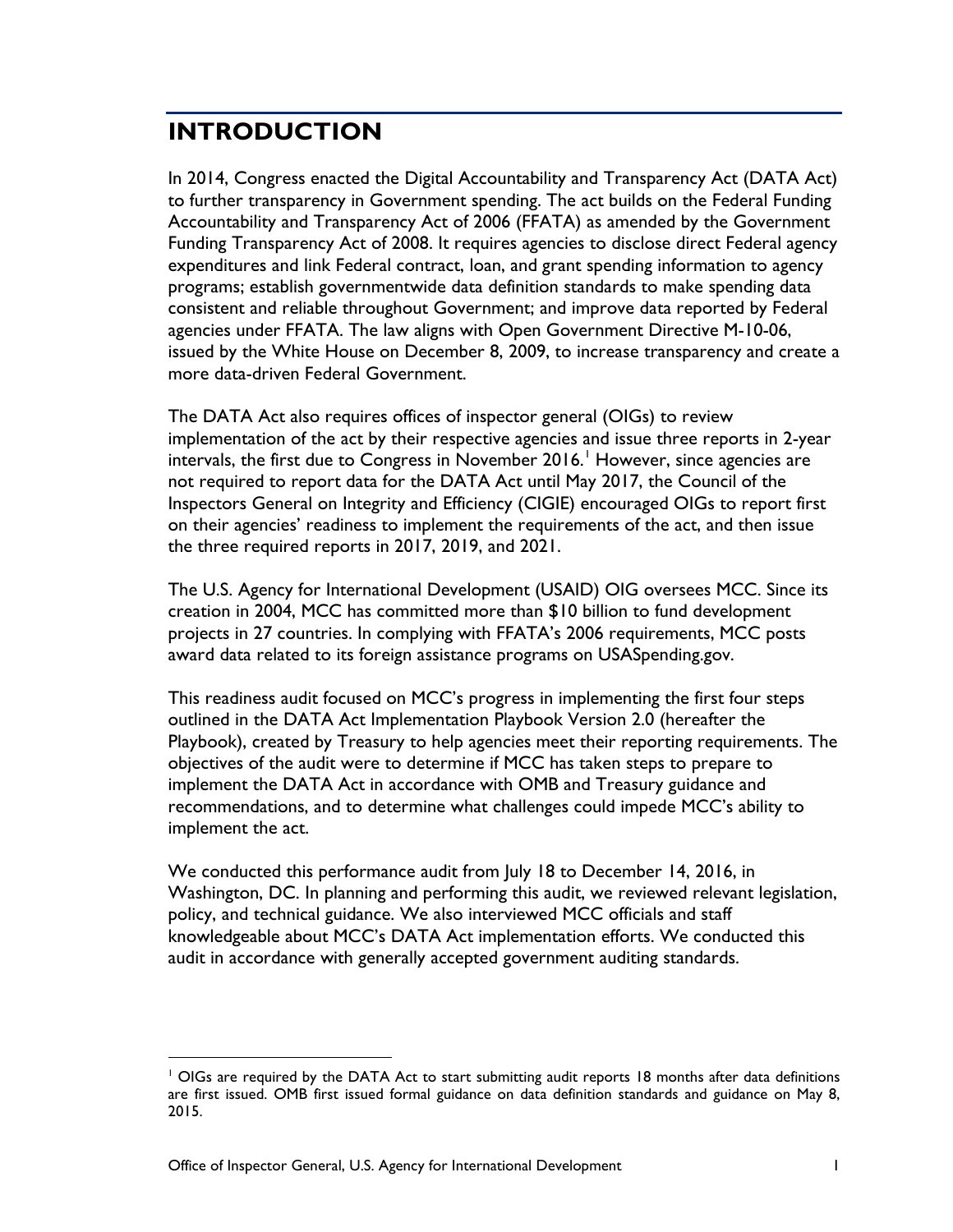### <span id="page-5-0"></span>**SUMMARY**

MCC has taken initial steps to implement the DATA Act by carrying out the recommended initial planning activities outlined by Treasury. It has (1) identified a senior accountable officer (SAO) responsible for managing the implementation of the DATA Act and established a DATA Act workgroup, (2) reviewed data definition standards and guidance from the OMB and Treasury, and (3) inventoried data and associated systems to prepare for submitting data to Treasury, and addressed gaps and changes needed to capture complete data.

However, risks associated with DATA Act implementation still exist for MCC. Its ability to meet the act's requirements will depend in part on the timely and successful completion of financial system software updates to facilitate the submission of data. Furthermore, future guidance for improving the quality of awardee-reported data could affect MCC's DATA Act reporting efforts.

Although we make no recommendations as part of this audit, MCC management agreed with our conclusions and called the report constructive in helping validate MCC's readiness to implement the act.

### <span id="page-5-1"></span>**BACKGROUND**

The DATA Act increases accountability and transparency in Federal spending. It expands on FFATA, which requires the publication of information relating to Federal awards grants, subgrants, contracts, subcontracts, purchase orders, task orders, delivery orders, loans, awards, cooperative agreements, and other forms of financial assistance—on the website USASpending.gov. The DATA Act adds requirements for financial data linking Federal agency programs with the awards (e.g., contract, loan, and grant spending information) made and amounts spent under them. Specifically, Federal agencies must report financial data at the appropriations level, including the amount that is awarded and expended under their various programs. It also requires data on Federal spending by the type of items or services purchased (i.e., object class and outlays).

OMB and Treasury are responsible for establishing governmentwide financial data standards to improve the consistency and comparability of data reported, as well as for providing guidance to agencies on how to implement the DATA Act. On June 24, 2016, Treasury issued the Playbook, which laid out the eight steps shown in the following table to meet the DATA Act requirements. The first four steps relate to how agencies prepare for the implementation of the DATA Act.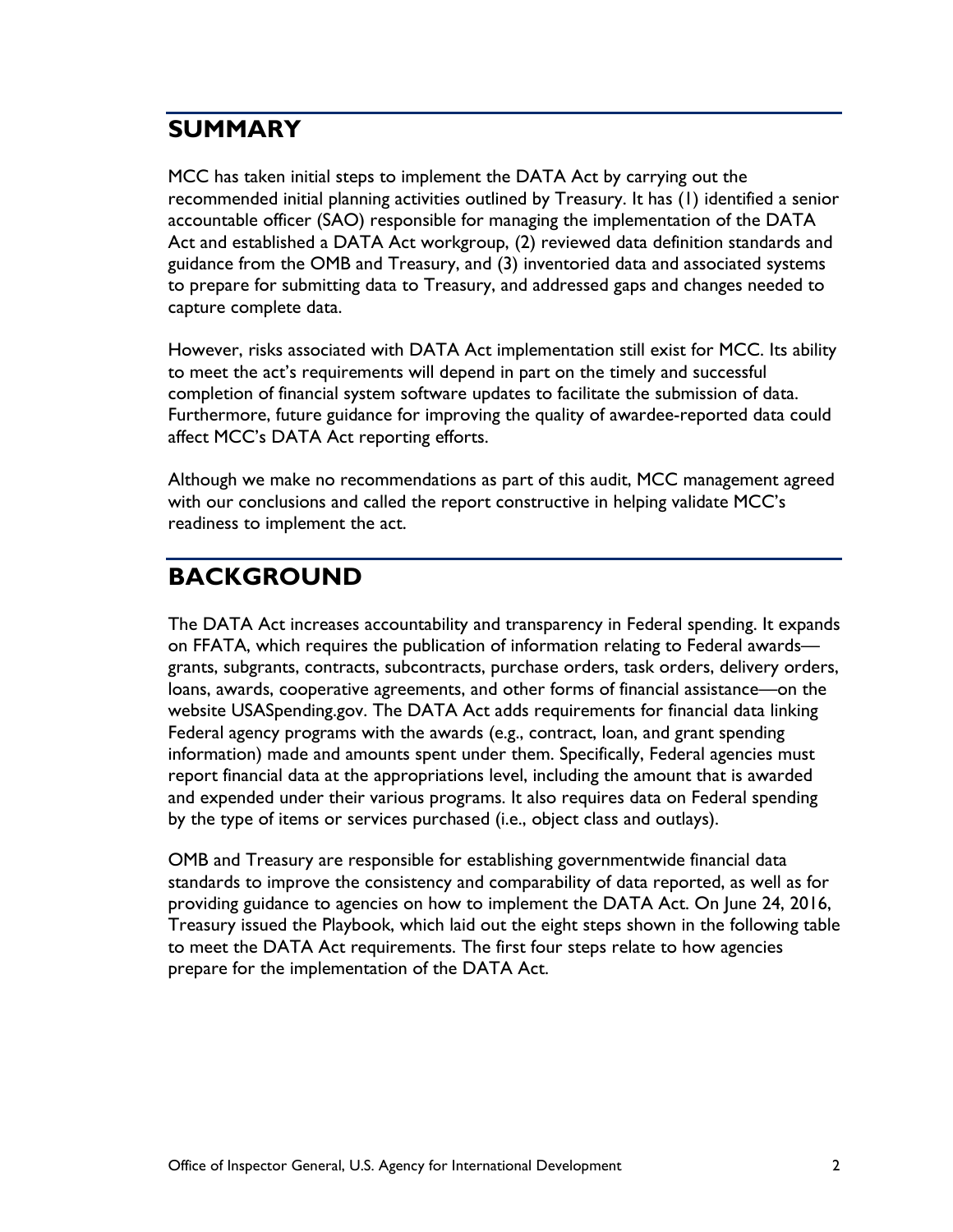|  | <b>DATA Act Implementation Steps</b> |  |
|--|--------------------------------------|--|
|--|--------------------------------------|--|

| <b>Step</b>    |                                                                                                                                                                                                                                                                                                  | <b>Deadline</b>                 |
|----------------|--------------------------------------------------------------------------------------------------------------------------------------------------------------------------------------------------------------------------------------------------------------------------------------------------|---------------------------------|
|                | 1. Organize team<br>Create an agency DATA Act work group including impacted<br>communities (e.g., CIO, Budget, Accounting, etc.) and identify<br>Senior Accountable Officer (SAO)                                                                                                                | By Spring 2015                  |
| 2 <sub>1</sub> | <b>Review elements</b><br>Review list of DATA Act elements and participate in data<br>definitions standardization                                                                                                                                                                                | By Spring 2015                  |
| 3.             | Inventory data<br>Perform inventory of Agency data and associated business<br>processes                                                                                                                                                                                                          | February 2015-September<br>2015 |
| 4.             | Design & strategize<br>Plan changes (e.g., adding award IDs to financial systems) to<br>a.<br>systems and business processes to capture data that are<br>complete multi-level (e.g., summary and award detail) fully-<br>linked data<br>b. Prepare cost estimates for FY 2017 budget projections | March 2015-September 2015       |
| 5.             | Execute broker<br>Implement system changes and extract data (includes mapping of<br>data from agency schema to the DATA Act schema; and the<br>validation) iteratively                                                                                                                           | October 2015-February 2016      |
| 6.             | Test broker implementation<br>Test broker outputs to ensure data are valid iteratively                                                                                                                                                                                                           | October 2015-February 2017      |
| 7.             | Update systems<br>Implement other system changes iteratively (e.g., establish linkages<br>between program and financial data, capture any new data)                                                                                                                                              | October 2015-February 2017      |
| 8.             | Submit data<br>Update and refine process (repeat 5-7 as needed)                                                                                                                                                                                                                                  | March 2016-May 9, 2017          |

Source: Federal Audit Executive Council DATA Act Working Group, "DATA Act Readiness Review Guide," page 5.

Other guidance issued by OMB and Treasury pertains to the subsequent steps.

• On May 8, 2015, OMB issued Memorandum M-15-12 ("Increasing Transparency of Federal Spending by Making Federal Spending Data Accessible, Searchable, and Reliable"), on award-level reporting for Federal financial assistance and procurements, the implementation of data definition standards, and data exchange standards. The guidance also established a requirement for agencies to carry prime award identifiers (award IDs) in their financial systems to link agency financial systems with award systems. The guidance required Federal agencies to begin reporting financial data in accordance with the data definition standards by May 2017.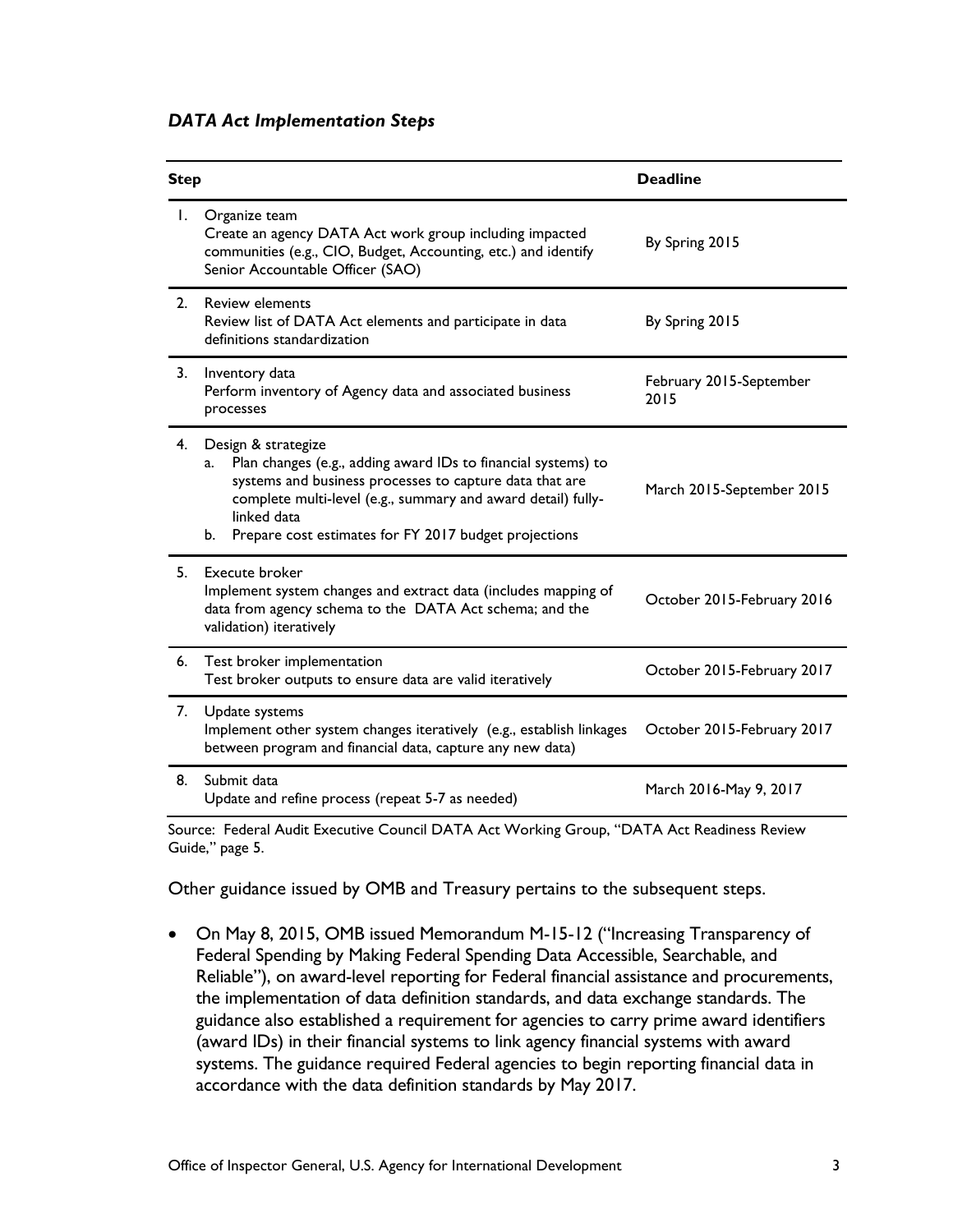- On August 31, 2015, OMB and Treasury finalized 57 data definition standards, which include standards for financial data as required under the DATA Act, as well as standards to improve comparability of award data reported under FFATA.
- On April 29, 2016, Treasury developed and issued the DATA Act Information Model Schema DAIMS version1.0—a data exchange standard or schema.<sup>[2](#page-7-0)</sup> The schema provides a standard taxonomy and a standard format to facilitate the exchange of the hundreds of data elements that make up the 57 standard definitions. Among other things, the schema includes a listing of the detailed data elements, as well as instructions for how Federal agencies will submit content in the appropriate format, and information on how content will be extracted from governmentwide systems. The following are included in DAIMS:
	- Treasury's Reporting Submission Specification (RSS) lays out financial reporting requirements. As shown in the figure on the following page, agencies report financial data in three files labeled A, B, and C. By the statutory deadline, Federal agencies are required to begin making quarterly submissions of three files via their financial system to the DATA Act broker<sup>[3](#page-7-1)</sup>: (1) File A: summary appropriation data, (2) File B: obligation and outlay information by program activity and object class, and (3) File C: obligation information by award and object class.
	- Treasury's Interface Definition Document (IDD) gives the reporting requirements for procurement and financial assistance award data. Agencies report award data in four files labeled D1, D2, E, and F.
	- The various governmentwide systems being used for reporting at USAspending.gov will continue to be used for DATA Act reporting. These systems are the Federal Procurement Data System–Next Generation (FPDS-NG), the Award Submission Portal (ASP), FFATA Subaward Reporting System (FSRS), and the System for Award Management (SAM). MCC reports procurement data to FPDS-NG via its contract management system, and uploads financial assistance data to ASP. MCC told OIG that prime award recipients submit executive compensation and subaward data to FSRS and SAM.
- On May 3, 2016, OMB issued Management Procedures Memorandum (MPM) 2016-03 ("Additional Guidance for DATA Act Implementation: Implementing Data-Centric Approach for Reporting Federal Spending Information"), which clarified the authoritative sources for DATA Act reporting, as well as agencies' responsibility for providing reasonable assurance that existing system and process controls are in place to support the reliability and validity of the data reported to USAspending.gov. The guidance also clarified that the award ID linkage should be established by January 2017 for new awards and any modifications made after that date to existing awards.

<span id="page-7-0"></span> $2$  According to OMB 15-12, May 8, 2015, the data-centric approach focuses on managing data throughout Government by mapping them to standard schema and taxonomy instead of making massive changes to current systems.

<span id="page-7-1"></span>According to page 12 of the Playbook, "the DATA Act broker is a software layer that ingests agency data, validates the data against the DATA Act Schema, and ultimately allows agencies to submit their data for publication."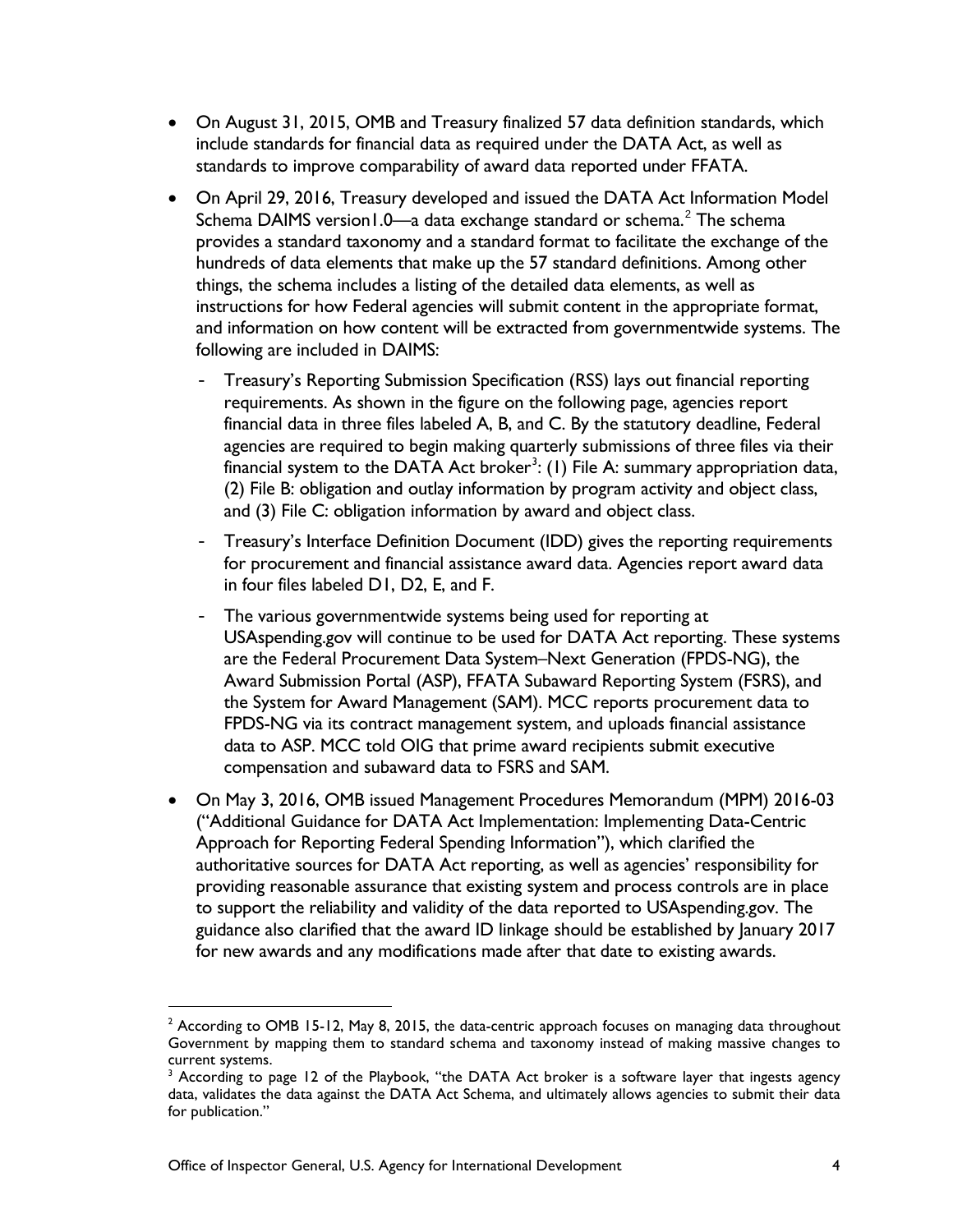The following figure provides an overview of DATA Act information flow and related systems.



### *Flow of Information Under the DATA Act*

**Source:** OIG generated graphic based on information from DATA Act Interface Definition Document.

### <span id="page-8-0"></span>**MCC HAS TAKEN STEPS TO PREPARE FOR DATA ACT IMPLEMENTATION**

MCC has taken initial steps to prepare for the implementation of the Data Act. It has established a governance structure responsible for implementation, reviewed the data elements MCC will report, and assessed the readiness of existing procurement and financial data and systems.

#### <span id="page-8-1"></span>**MCC HAS ESTABLISHED A GOVERNANCE STRUCTURE TO MANAGE THE IMPLEMENTATION OF THE DATA ACT**

In accordance with the Playbook, MCC has designated an SAO and established a DATA Act workgroup to implement the act. It has also coordinated with the Interior Business Center (IBC), a Federal shared service provider. IBC operates the Oracle Federal Financials (OFF) system MCC uses to process and record its financial transactions.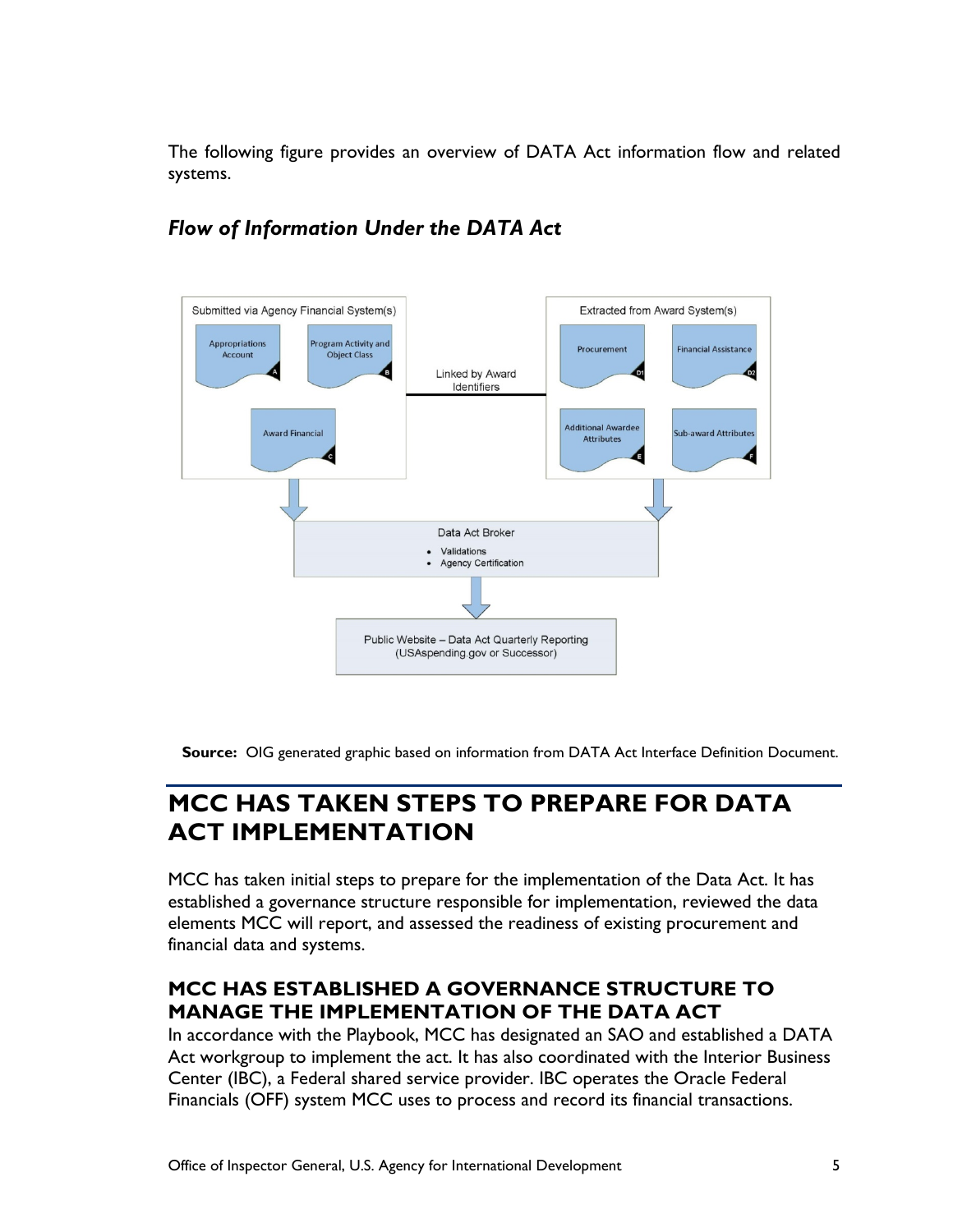MCC designated its acting chief financial officer (CFO) as the SAO in July 2015, to head the agency's DATA Act implementation efforts. As required by OMB M-15-12, MCC charged the SAO with coordinating multiple groups in the agency and with external stakeholders to implement the act, ensuring MCC's compliance, and providing high-level oversight of MCC's implementation efforts. In speaking with us, the SAO confirmed that his main responsibilities are: (1) making sure MCC submitted its implementation plans in accordance with OMB guidance, (2) ensuring that IBC has a plan MCC can use, (3) understanding challenges MCC faces with implementing the DATA Act, and ([4](#page-9-0)) ensuring that MCC's DATA Act workgroup has a project plan.<sup>4</sup> He must also approve major implementation decisions— particularly those affecting existing agency policies, business processes, and systems to support DATA Act reporting—and he will be responsible for certifying the reliability and validity of the data MCC submits to the DATA Act broker for publication on USASpending.gov.

In accordance with DATA Act guidance, MCC also established a workgroup. It is composed of individuals from key functional areas to ensure shared understanding of DATA Act requirements and technical standards throughout the agency. Specifically, the workgroup includes senior directors and staff from the Contracts and Grants Management (CGM) and Financial Management (FMD) Divisions of the Department of Administration and Finance (A&F), which provides budgeting, financial, and procurement management services in support of MCC's programs and operations.

Workgroup members oversee the following tasks:

- **Managing the project.** MCC's senior director of strategic initiatives and reporting is the project manager. She has had experience working on other transparency and reporting initiatives, including the International Aid Transparency Initiative and the Foreign Assistance Dashboard.
- **Mapping data elements to MCC's financial system.** The senior director and controller and the senior director of financial planning and analysis, both members of the DATA Act workgroup, oversee the accounting and budget staff that mapped the data elements. A financial report and system consultant has served as the liaison between MCC and IBC for mapping data elements required under the DATA Act to the financial system, while communicating about technical matters with OMB and Treasury. Accounting and budget staff also helped by providing information related to the appropriations account and guidance on how to enter program activity and object class information into the financial system.
- **Reconciling awards data published on USASpending.gov with MCC data.** The financial report and system consultant works with a supervisory procurement analyst, who also participates in the DATA Act workgroup, on comparing award data provided by prime awardees and published on USASpending.gov with data reported to FPDS-NG via CCMS. The supervisory procurement analyst is also the liaison between

<span id="page-9-0"></span> <sup>4</sup> OMB's M-15-12 and DATA Act Implementation Plans Guidance.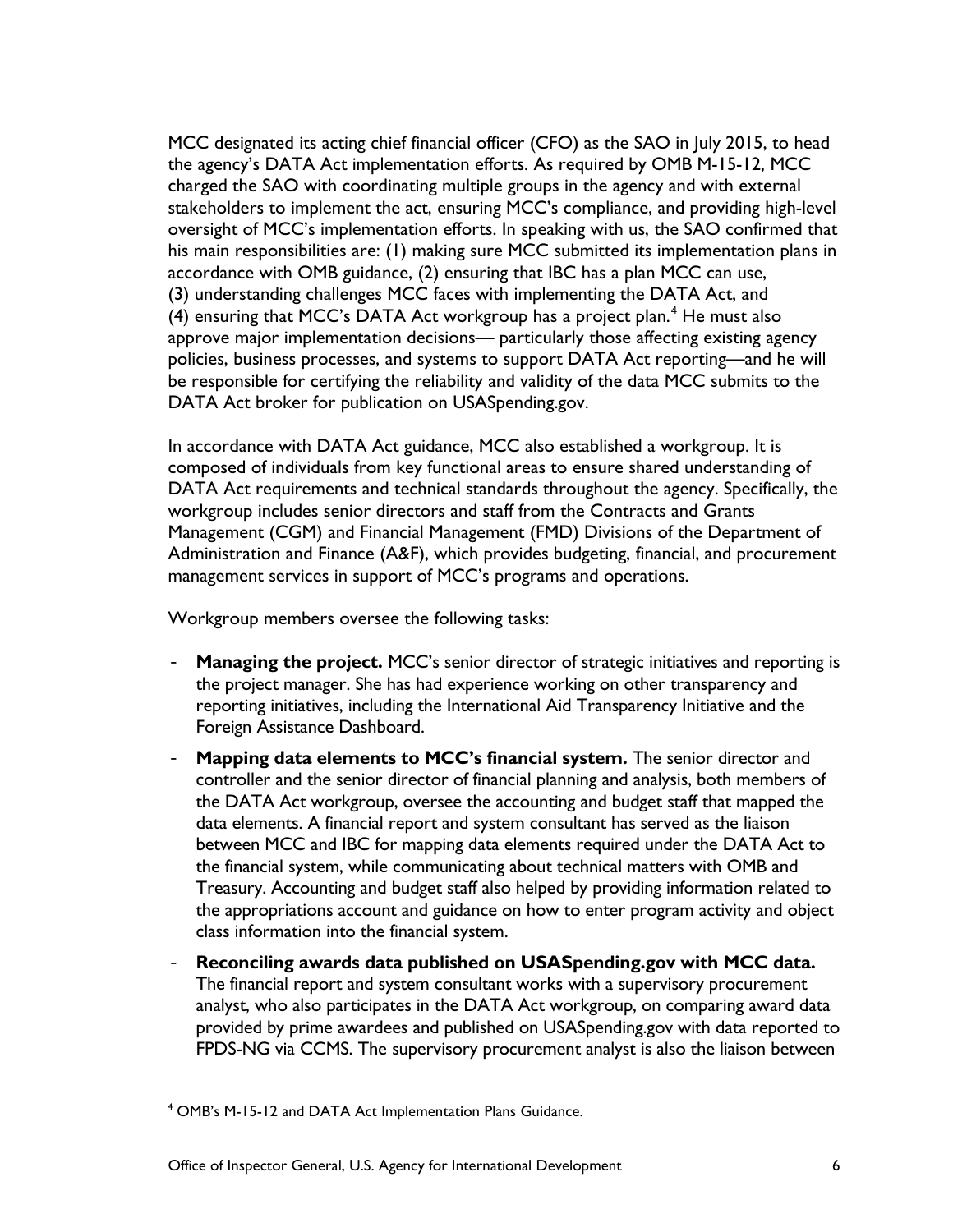MCC and FPDS-NG, responsible for ensuring that MCC's procurement-reporting practices comply with FFATA.

MCC's DATA Act governance structure also includes a DATA Act workgroup formed by the IBC. Our review of records and interviews showed MCC has worked closely with IBC's DATA Act workgroup in preparing and implementing the law. As the host of OFF, IBC is responsible for ensuring functional and technical changes are made to the financial system so DATA Act files can be generated and submitted to the broker in accordance with technical requirements.

#### <span id="page-10-0"></span>**MCC HAS REVIEWED STANDARDS FOR THE DATA IT WILL SUBMIT**

As recommended by the Playbook, MCC's DATA Act workgroup reviewed the data standards and requirements using a variety of resources. Staff who work in budgeting, accounting, procurement, and financial management participated in the review. MCC involved its accountants and budget analysts, who know MCC's budget execution process and how the appropriations funding is tracked in the financial management system, in reviewing budget and accounting data elements. MCC documented the results of its review.

The workgroup also communicated directly with external stakeholders as they deemed necessary to share concerns and stay abreast of any developments. For example, workgroup members participated in weekly conference calls hosted by Treasury and OMB; sent emails to the DATA Act point of contact and the DATA Act Program Management Office at OMB and Treasury; and interacted with the Small Agency Council (SAC), an interagency organization made up of independent Federal agencies.

Further, MCC's workgroup coordinated with IBC in reviewing technical aspects of the Federal data standards and specifications. For example, IBC provided MCC with a cross reference between the 57 data definition standards and data in OFF.

#### <span id="page-10-1"></span>**MCC HAS INVENTORIED DATA, PROCESSES, AND SYSTEMS IN PREPARATION FOR THE DATA ACT BROKER AND IDENTIFIED GAPS AND SOLUTIONS**

As recommended by the Playbook, MCC has worked with IBC to conduct an inventory of agency award and financial data, associated business processes, and systems based on policy and technical guidance provided by OMB and Treasury. During the inventory process, MCC identified gaps in its existing collection of award and financial data, as well as solutions to those gaps.

#### **Inventories of Data, Processes, and Systems**

MCC did inventories of all three components.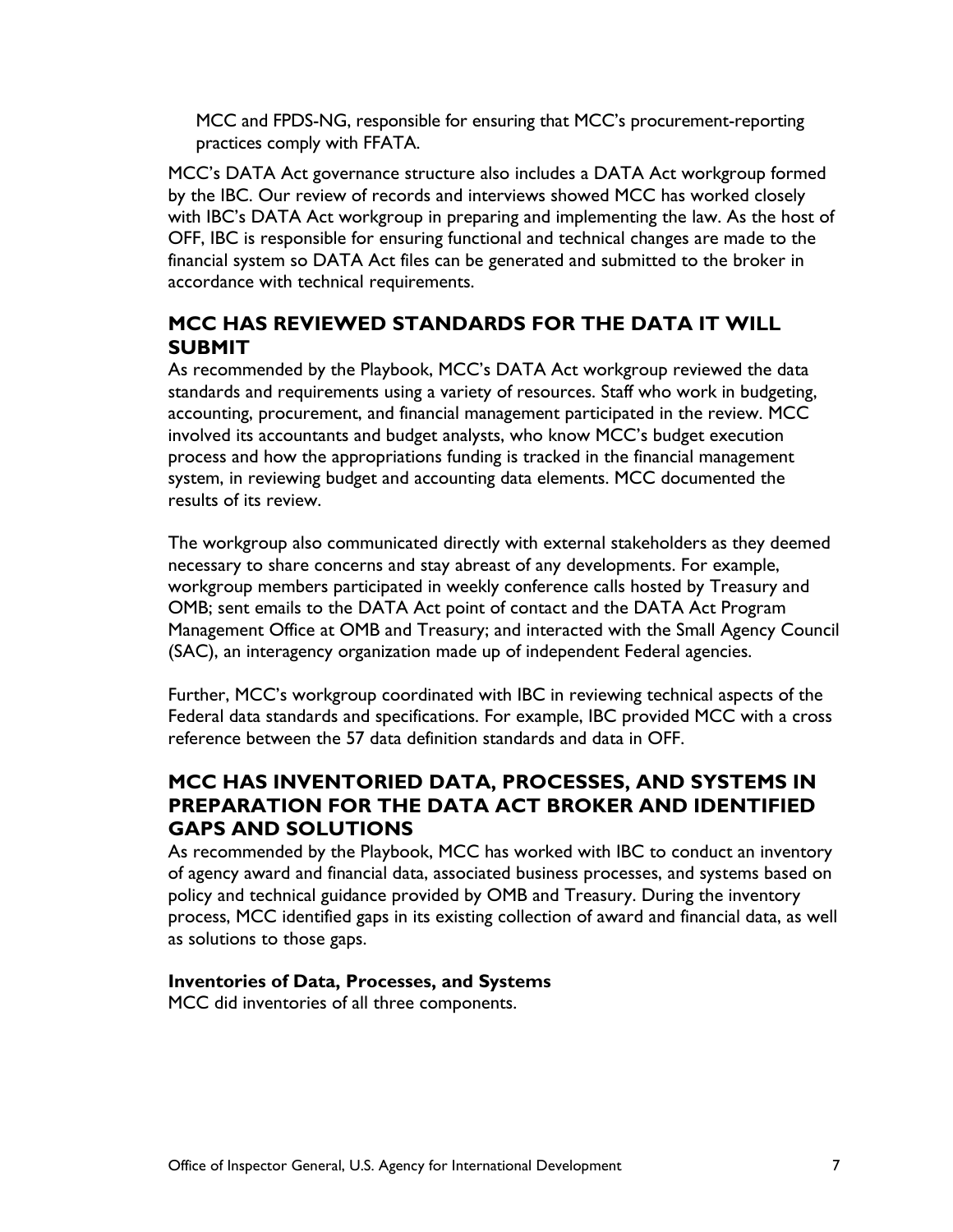**Award Data.** Treasury intends to establish a DATA Act broker to extract standardized data from existing award reporting systems, including FPDS-NG, ASP, FSRS, and SAM. The files include prime and subaward information, such as the name of the entity receiving the award, the amount of the award, and the recipient's location, in addition to other information. Once implemented, the DATA Act will provide data extraction parameters, and the agencies will determine which parameters apply to them. Agencies will then provide that information to the broker so that it can extract the appropriate data.

According to guidance provided in OMB Memorandum 2016-03, MCC's reporting responsibility for award data is limited to information contained in two of the four files to be extracted, prime award and awardee information for procurements and financial assistance from FPDS-NG and ASP. The two files contain 253 total data elements.

After inventorying agency data, MCC officials have determined that19 of the 253 data elements are not applicable to their foreign assistance programs. For example, four data elements in the procurement file relate to agency subcomponents responsible for procurements, but MCC does not have subcomponents. MCC also identified 15 data elements in the financial assistance file that will not be reported. One example is the business type element, which contains a number of indicators to show an award recipient's socioeconomic status and business area; since MCC's prime award recipients are governments, this element does not apply.

Additionally, under FFATA, the entity issuing a subgrant or subcontract is responsible for fulfilling the subaward reporting requirement to FSRS and SAM. MCC also has told OIG that the agency does not have the ability to enter information in the subaward reporting system.

**Processes and Systems.** MCC identified two systems involved with DATA Act reporting: the CGM Contract Management System (CCMS) and OFF. CCMS records agency procurement information,<sup>[5](#page-11-0)</sup> and uploads the data to FPDS-NG, one of the feeder systems to the DATA Act broker. MCC uses CCMS data to generate accounting transactions in its financial system.

MCC uses OFF to record the apportionment, allotment, commitment, and obligations of congressionally appropriated funds. To track the use of appropriated funds, IBC sets up fund codes in Oracle for the main appropriations account to identify the sources and broad purposes of the funds. Except for the award ID, OFF already captures all financial data required by the DATA Act.

#### **Gaps and Solutions Identified**

According to the Playbook, an important part of the inventory process is identifying gaps in the data that will be collected.

<span id="page-11-0"></span><sup>&</sup>lt;sup>5</sup> At this time, FFATA, as amended does not require MCC to report program procurements administered and managed by countries that receive financial assistance from the agency, which account for the majority of the agency's spending.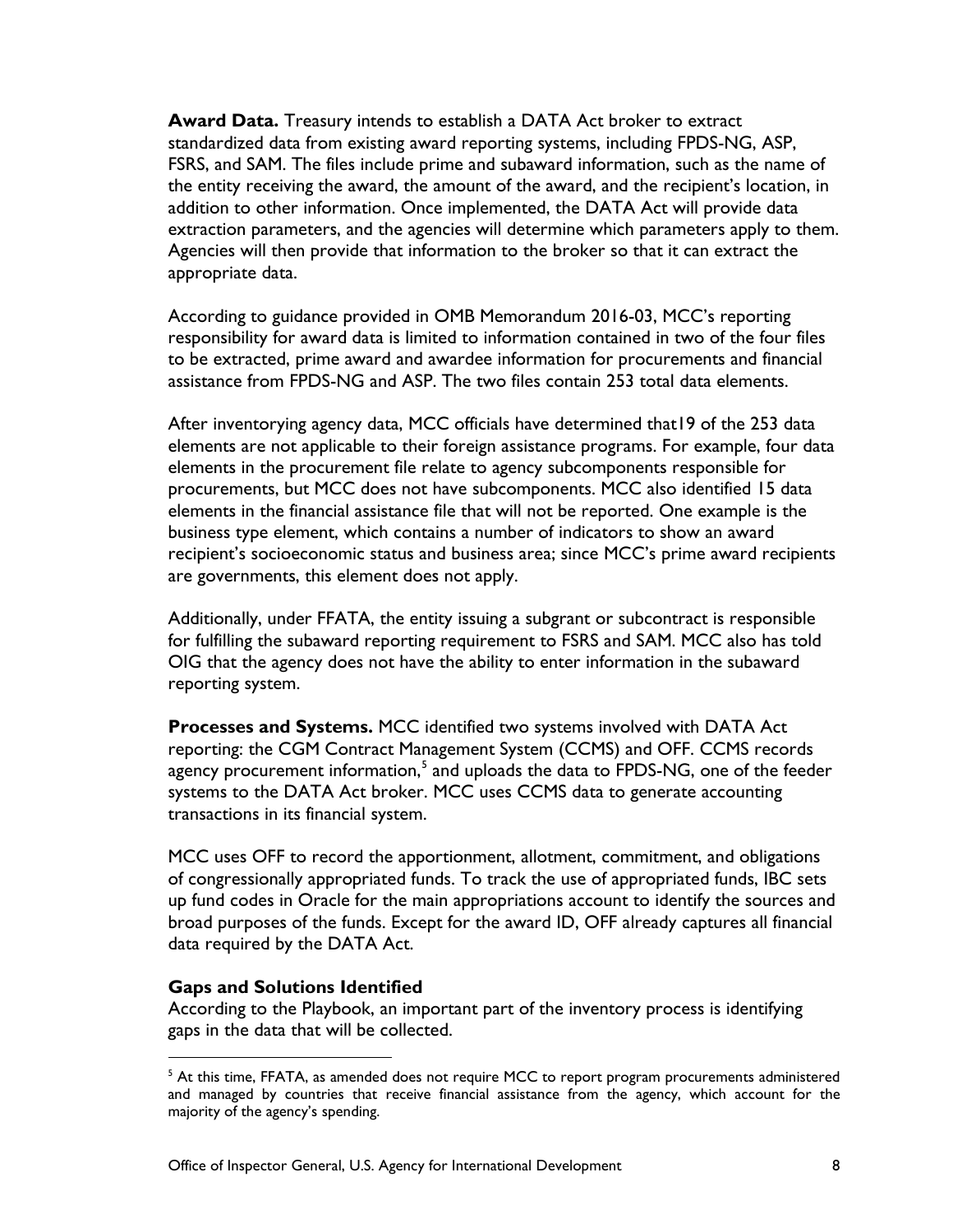The gaps MCC identified in the financial management system were program activity and object class data, as well as unique award identifiers. By the spring of 2016, MCC and IBC had gone through a mapping and testing process, which will allow MCC's financial system to report appropriations by agency programs and object classes.

As for award ID, the agency has been assigning unique identifiers to financial assistance and procurement awards. However, the award ID information is recorded in MCC's financial system in the Purchase Order Number field, which cannot functionally link financial data to awards as required under the DATA Act. According to documentation we reviewed, Oracle has provided IBC with target dates for providing the patches needed to facilitate agency data submissions from OFF to the broker, including award ID linkages. The most recent target dates showed Oracle planned to complete the necessary software updates by January 2017.

### <span id="page-12-0"></span>**FUTURE GOVERNMENT-WIDE GUIDANCE AND DELAYED SOFTWARE UPDATE COULD AFFECT DATA ACT IMPLEMENTATION**

Although MCC has taken steps to prepare for DATA Act implementation, the agency will need to maintain focus on addressing emerging challenges related to system updates and subaward data quality.

#### <span id="page-12-1"></span>**DELAYED SOFTWARE UPDATES**

MCC expressed concern over whether the software updates would fully address the requirements of the DATA Act in a timely manner. The statutory deadline for agencies to establish an award ID linkage was January 2017, so that data from the second quarter of FY 2017 could be reported by May 2017. Oracle's current plan is as follows:

- By the end of September 2016: Patch for award ID
- By the end of October and November 2016: Patches for configurations
- By the end of January 2017: Patch for data extraction from files A, B, and C.

However, Oracle's planned target dates may not give enough time for the agency and IBC to complete additional testing and fix any glitches related to the updates before the statutory deadline. For example, MCC officials said that initial tests exposed problems with the implementation of the award ID.

According to GAO, Federal Enterprise Resource Planning vendors such as Oracle waited to start developing key software patches until a stable version of the schema was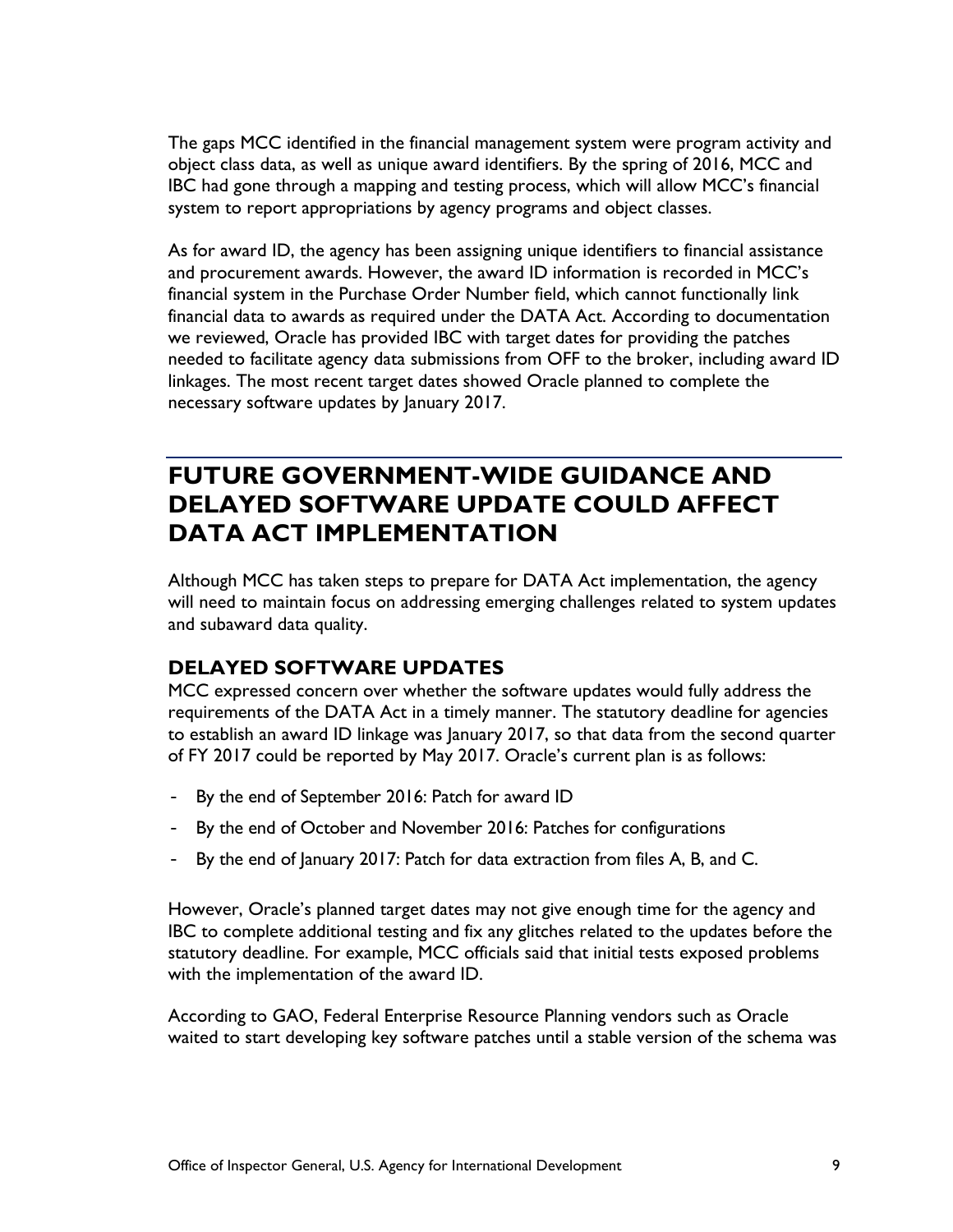released. $6$  Treasury released schema version 1.0 on April 29, 2016, 4 months later than originally planned.

MCC officials said the agency can use its existing reporting process for the foreign assistance dashboard to develop an interim solution if Oracle cannot provide a solution to enable the automated reporting by award ID in the financial system. However, even an interim solution could take some time to develop.

#### <span id="page-13-0"></span>**SUBAWARD DATA QUALITY**

A key purpose of the DATA Act is to improve the quality of data submitted to USASpending.gov by holding Federal agencies accountable for data completeness and accuracy.

Federal agencies cannot rely solely on validations at the broker and feeder systems to ensure the quality of data submitted by the prime awardees. Validation checks to be performed by the DATA Act broker will involve mostly checking data format and crossfile validations and calculations. Documents we reviewed indicated that the broker will not validate the accuracy and completeness of the data reported by the agencies and posted to USASpending.gov. Similarly, Treasury officials told officials with the Government Accountability Office (GAO) that the ASP has been updated to include validation checks to ensure that agency-submitted financial assistance data comply with the standard format developed under the DATA Act.<sup>[7](#page-13-2)</sup> Treasury officials have also said they have no plans to add validation tools to ensure the data from the award systems are accurate and will rely on agencies' existing controls for data quality assurance.

Under FFATA, "the [prime awardee] issuing a subgrant or subcontract is responsible for fulfilling the subaward reporting requirement," which involves disclosing subaward and executive compensation data in the same manner as data regarding the prime award. MCC relies on prime awardees to ensure that subaward and executive compensation information entered into the feeder systems is complete and accurate.

OMB M-17-04 ("Additional Guidance for DATA Act Implementation: Further Requirements for Reporting and Assuring Data Reliability") specifies that "existing data quality measures required by regulation and/or OMB guidance will be sufficient for SAO reliance on individual data files." Existing measures for data reported by prime contractors of procurement awards include certification by the agency that it regularly reviews contractor-provided data. However, a similar certification requirement does not exist for subaward data. According to OMB, it is reviewing other mechanisms to further improve assurances regarding these data. Therefore, future guidance for assuring the quality of data reported by Federal prime awardees could affect MCC's DATA Act reporting efforts.

 <sup>6</sup> GAO-16-824R, August 2016.

<span id="page-13-2"></span><span id="page-13-1"></span><sup>7</sup> GAO-16-824R, August 2016.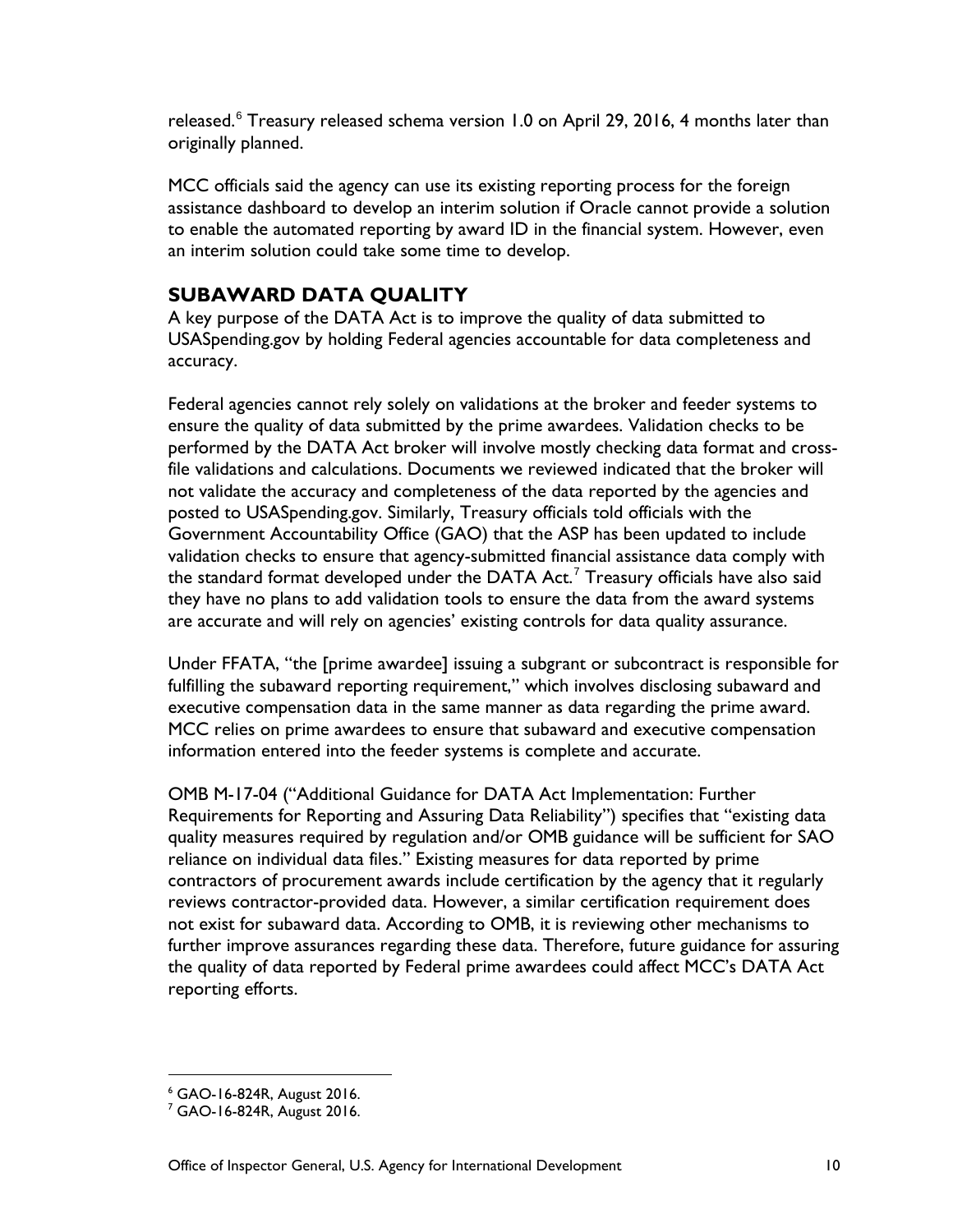### <span id="page-14-0"></span>**CONCLUSION**

The steps taken by MCC to meet the reporting requirements established by the DATA Act promote transparency and accountability, which are critical to MCC's role as steward of billions of dollars in committed assistance to foreign countries. Yet much of the implementation process has yet to be completed, including system updates to facilitate submission of data for broker extraction. MCC must sustain its focus to address implementation challenges and meet mandated congressional timelines for the DATA Act.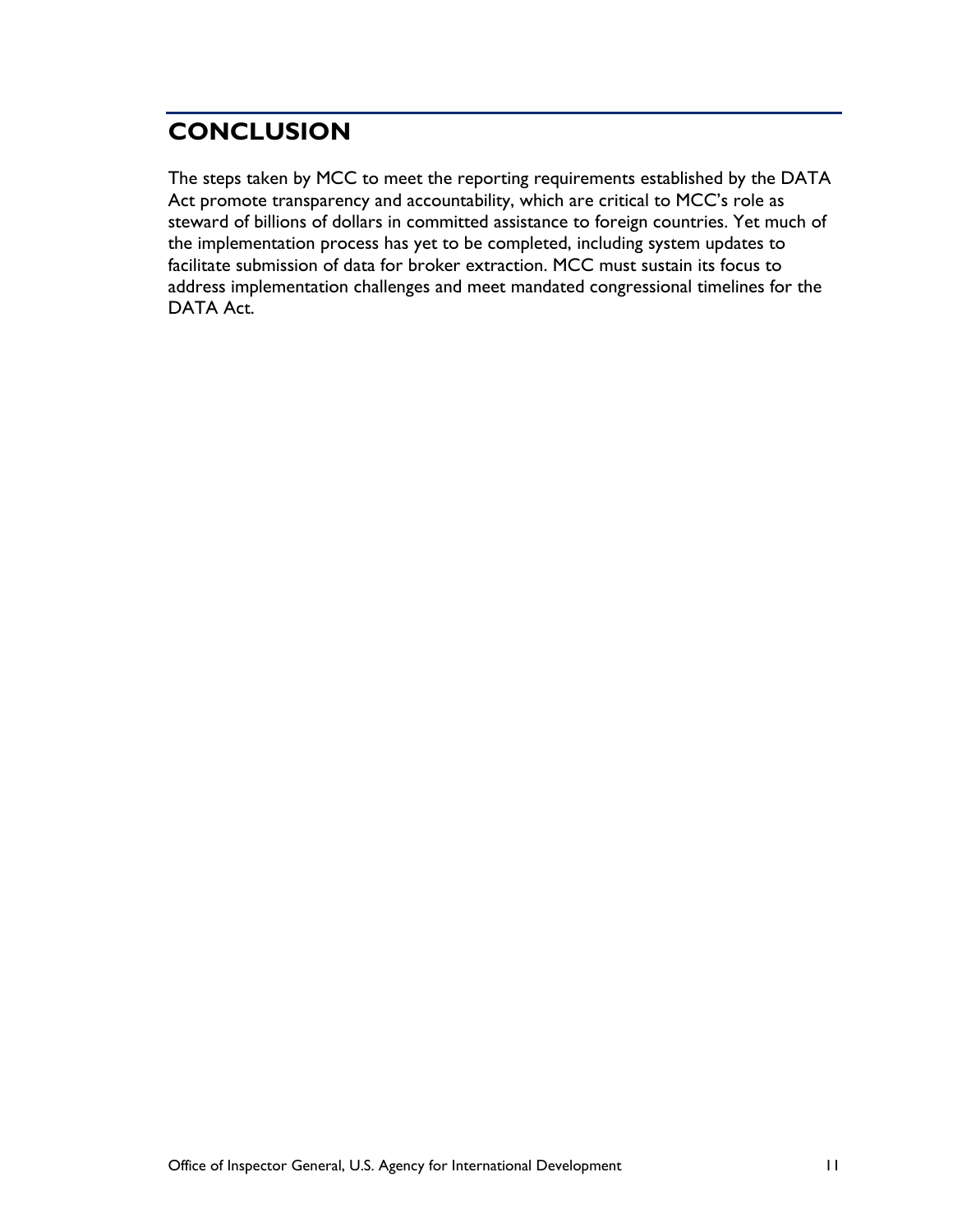### <span id="page-15-0"></span>**OIG RESPONSE TO AGENCY COMMENTS**

This report contains our observations, but no recommendations. We submitted the draft report to MCC on December 14, 2016, and received their management response on January 13, 2017. MCC management agreed with our conclusion and thanked us for the opportunity to review the report. MCC's full management response appears in Appendix C.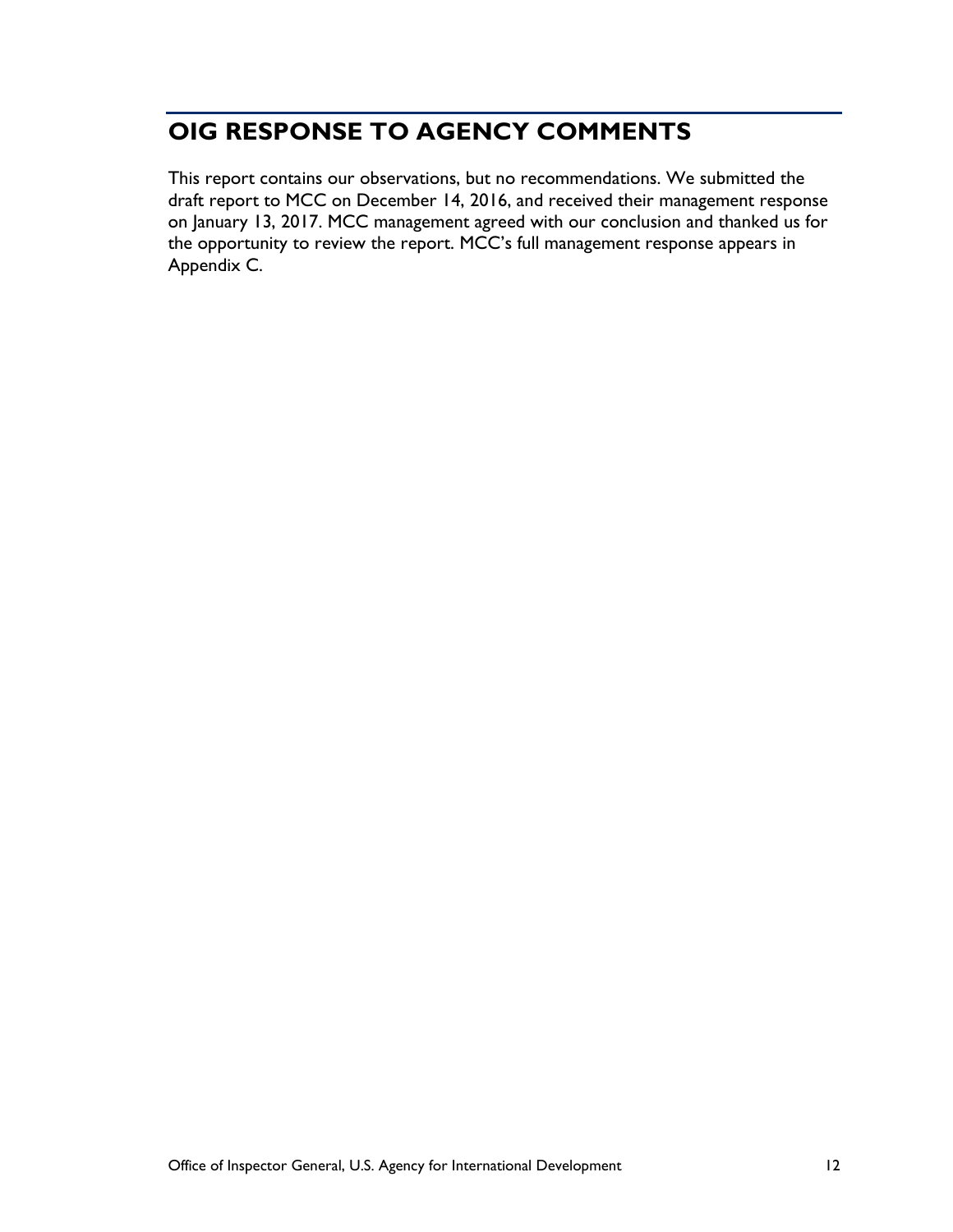### <span id="page-16-0"></span>**APPENDIX A. SCOPE AND METHODOLOGY**

We conducted our work from July 18 to December 14, 2016, in accordance with generally accepted government auditing standards. Those standards require that we plan and perform the audit to obtain sufficient, appropriate evidence to provide a reasonable basis for our findings and conclusions based on our audit objectives. We believe that the evidence obtained provides a reasonable basis for our findings and conclusions based on our audit objectives.

Our objectives were to determine (1) whether MCC has taken steps to prepare to implement the DATA Act in accordance with OMB and Treasury guidance and recommendations and (2) what challenges could impede MCC's ability to implement the DATA Act.

The audit scope covered MCC's implementation of the DATA Act, which started with the designation of the SAO for the DATA Act workgroup in July 2015, through December 14, 2016, the date that we sent the draft report to MCC. MCC's implementation, like other Federal agencies, follows guidance that Treasury created to assist agencies in implementing the DATA Act. The guidance is the DATA Act Playbook, and it contains eight steps. For the purposes of the readiness audit, we evaluated MCC's implementation of steps one through four. $8$  The law requires OIGs to sample and audit agency spending data and report on the timeliness, quality and accuracy of the data. The first OIG reports were due to Congress in November 2016, but agencies are not required to begin reporting data for the purposes of the DATA Act until May 2017. Due to this timing anomaly, OIGs cannot yet audit to steps five through eight, which deal with preparing data to submit to the broker, submitting data to the broker, testing the submission for validity and accuracy, updating systems as necessary, and submitting data for publication by May 2017.

The Federal Audit Executive Council of the Council of the Inspectors General on Integrity and Efficiency created a DATA Act Readiness Review Guide to assist OIGs in conducting their readiness engagements. We developed audit steps based on the procedures in the Readiness Review Guide and the Playbook. The audit program and methodology reflect those audit steps and procedures that apply to MCC.

We gathered two main types of evidence as part of the audit: documentation and testimonial evidence. The documentation included correspondence between the auditee and various stakeholders regarding DATA Act implementation, as well as internal correspondence on how to manage implementation. We also collected various pieces of documentation that showed how the auditee followed suggested DATA Act guidance. Our testimonial evidence came from individual and group interviews with various

 $\overline{a}$ 

<span id="page-16-1"></span> $8$  The four steps are titled, in order, "Organize Team," "Review Elements," "Inventory Data," and "Design and Strategize." Step five is "Execute broker," step six is "Test broker implementation," step seven is "Update systems," and step eight is "Submit data." As of October 4, the DATA Act broker was not ready, and MCC's financial system was not ready to submit data to the DATA Act broker.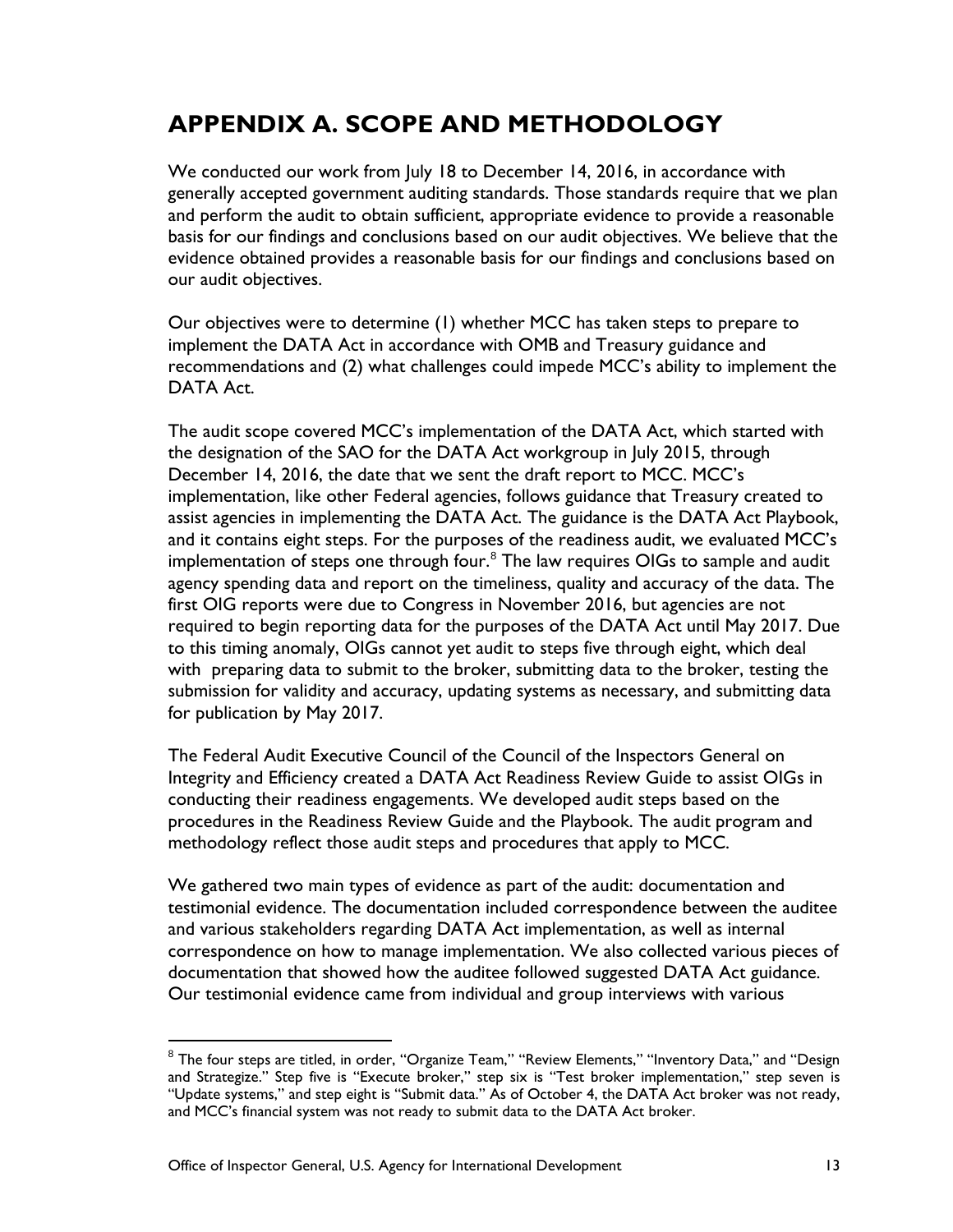auditee officials, as well as from IBC. We then compared the testimonial evidence with the documentation we received from the auditee.

We examined MCC's internal controls related to DATA Act implementation by performing the following. We looked at how MCC established a DATA Act workgroup and chain of command for carrying out tasks related to the DATA Act as part of their control environment and control activities. In interviews, we asked about risks to implementation and how MCC assessed and prepared for those risks. We gathered documentation to support assessment of the risks. We also asked how MCC monitors progress on DATA Act implementation at the management level.

Since this is a new mandate, OIG has done no previous work on the DATA Act. However, we did consider and reference prior audit reports by GAO related to governmentwide DATA Act implementation.

During the planning phase of our audit we reviewed all pertinent laws and guidance related to MCC's implementation of the DATA Act, including FFATA of 2006, the Government Funding Transparency Act of 2008, and the DATA Act of 2014. We also reviewed the DATA Act Implementation Playbook and OMB guidance memos (M-10-06, M-15-12, and MPM 2016-03).

We examined the 57 data elements contained in the data definition standards and their respective data fields, as well as the DATA Act Information Model Schema (DAIMS) version 1.0. DAIMS lists the reporting data and provides the format agencies should use in submitting DATA Act information to Treasury's DATA Act broker system. Additionally, as part of the audit we did not use statistical based sampling to conduct testing. We also did not assess data reliability because this is a compliance audit.

To determine whether MCC had taken steps to prepare for the implementation of the DATA Act, we interviewed MCC officials responsible for implementing the DATA Act, including the SAO and members of the DATA Act Working Group. We also interviewed officials at IBC, the Federal shared service provider, to understand their expertise and particular role related to the DATA Act. We also specifically asked MCC personnel about their participation in the Small Agency Council and other governmentwide workgroups for the DATA Act, as well as their interaction with points of contact at OMB and Treasury. During the interviews, we asked MCC's DATA Act workgroup and IBC to walk us through their timelines and methods for reviewing the DATA Act elements when they were first released by OMB and Treasury in August 2015. This included email correspondence between MCC and IBC to show that both sides had reviewed the elements and identified any areas that didn't pertain to MCC. We asked for similar correspondence from both MCC and IBC related to inventorying the data standards captured in DAIMS and identifying any gaps in the data.

Through interviews, we determined which MCC IT systems will feed data to the DATA Act Broker, as well as the data from those systems that will feed pertinent DATA Act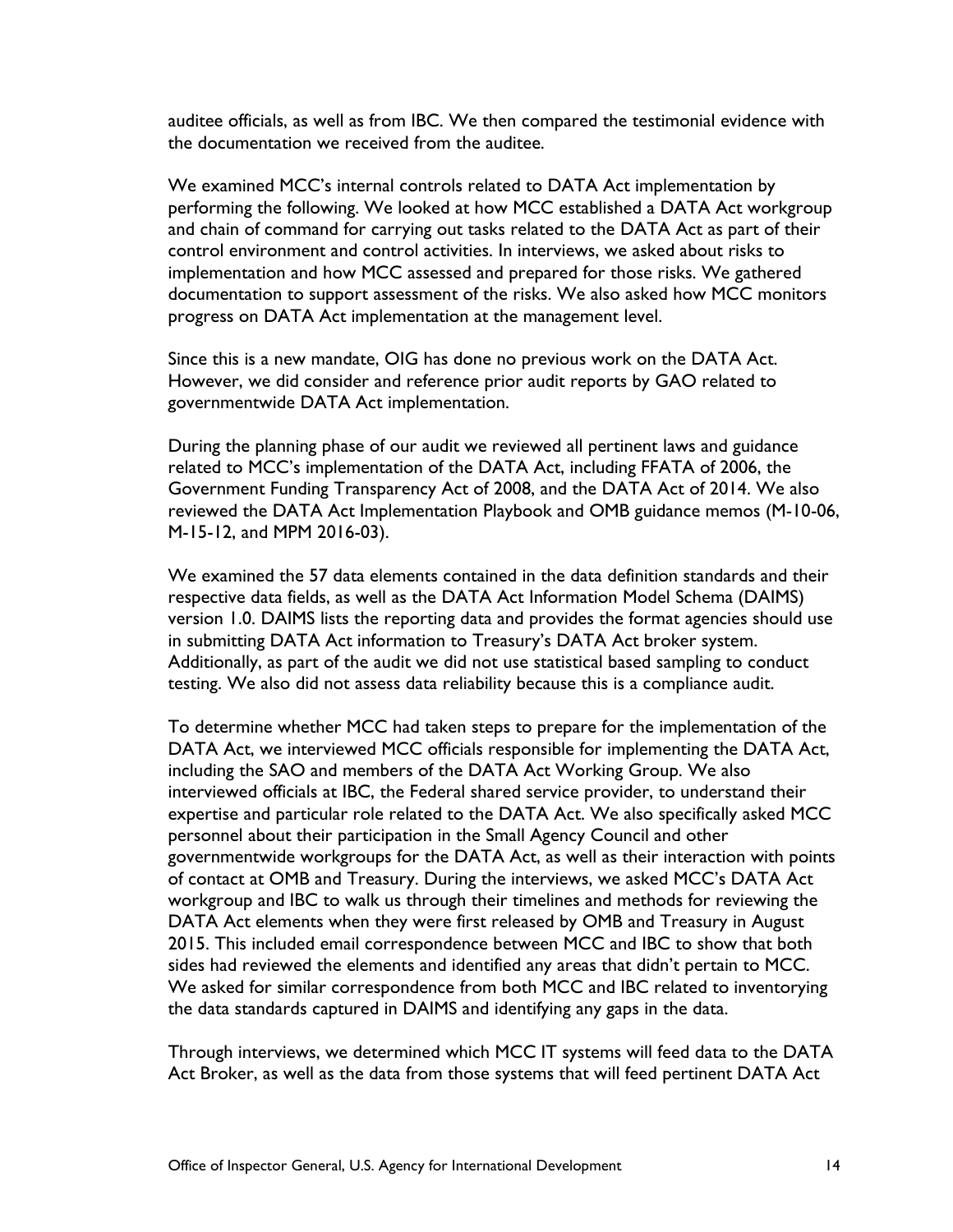elements. These systems include the Contract Management System (CCMS), which is managed internally, and Oracle's OFF located at IBC.

We also reviewed MCC's and IBC's DATA Act implementation and project plans and analyzed the extent to which MCC's implementation and project plans are reflective of IBC's.

Finally, we examined IBC and MCC email correspondence regarding IBC's testing in OMB's Object Class-Program Activity Data Collection System. The testing addressed the mapping of MCC's object class and program activity data in Oracle. In addition, we reviewed reports that measured the accuracy and completeness of the data, both at the appropriations account level of obligations, and outlays by program activity and object class.

To identify challenges that could impede MCC's implementation of the DATA Act, we interviewed IBC and MCC officials, since MCC relies on IBC's timely and successful updates of the OFF system for successful DATA Act implementation. IBC said that those updates depend on Oracle's ability to update the system as its vendor. IBC provided the OIG with further details on Oracle's efforts to update its system in time for IBC and its client agencies to conduct data submission testing before the May 2017 DATA Act deadline.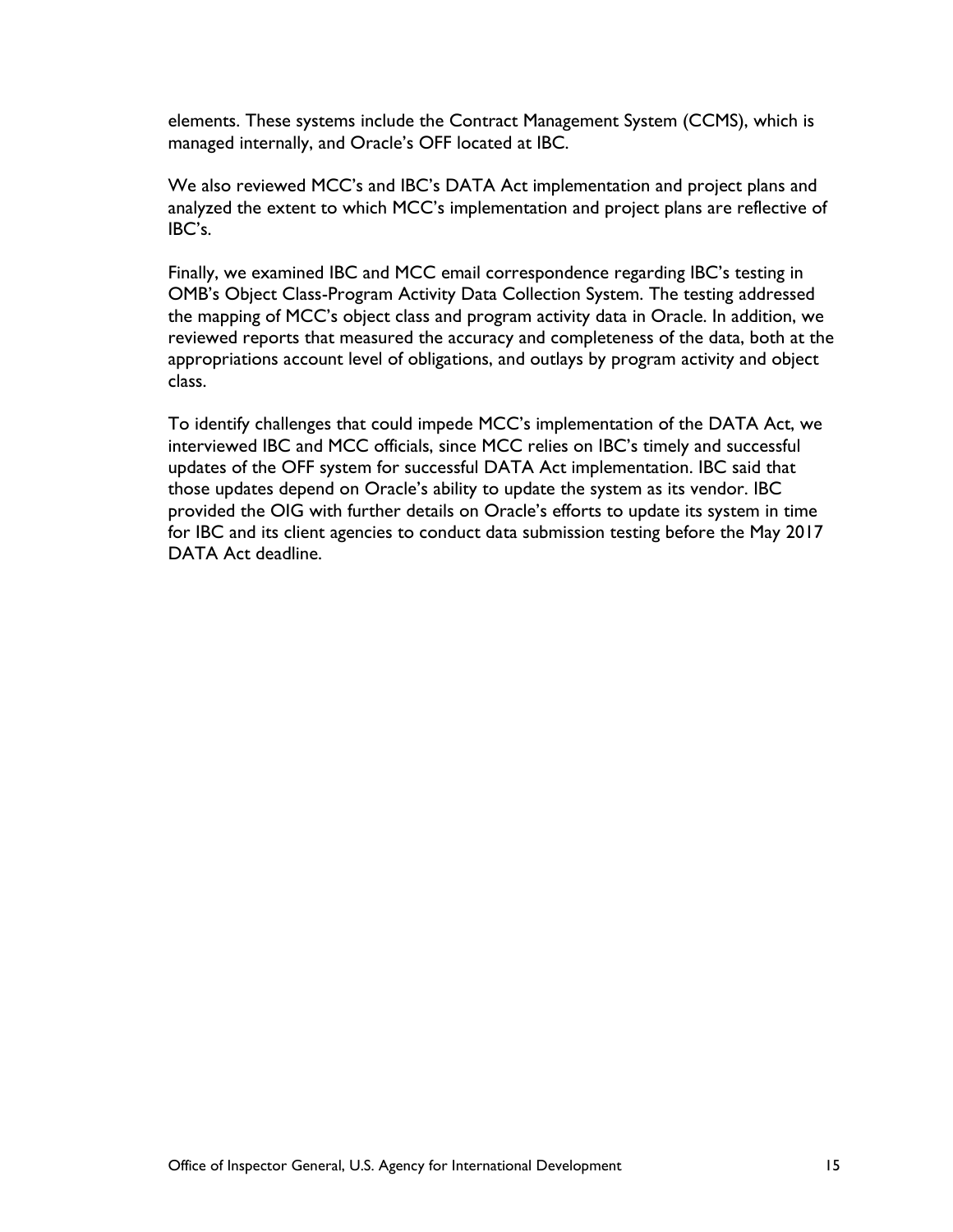### <span id="page-19-0"></span>**APPENDIX B. MAJOR CONTRIBUTORS TO THIS REPORT**

#### **Name Title**

Christopher (Reid) Featherstone Lead Auditor<br>
Long Chen Muditor<br>
Auditor Long  $C$ hen Carol Yates **Auditor** 

Allison Tarmann **Editor** Martha Chang **Referencer** Referencer Timothy Lamping Timothy Lamping Esther Park **Referencer** 

Gary Middleton **Director of MCC/Performance Audits** Jerry Lawson **Associate Counsel to the Inspector General**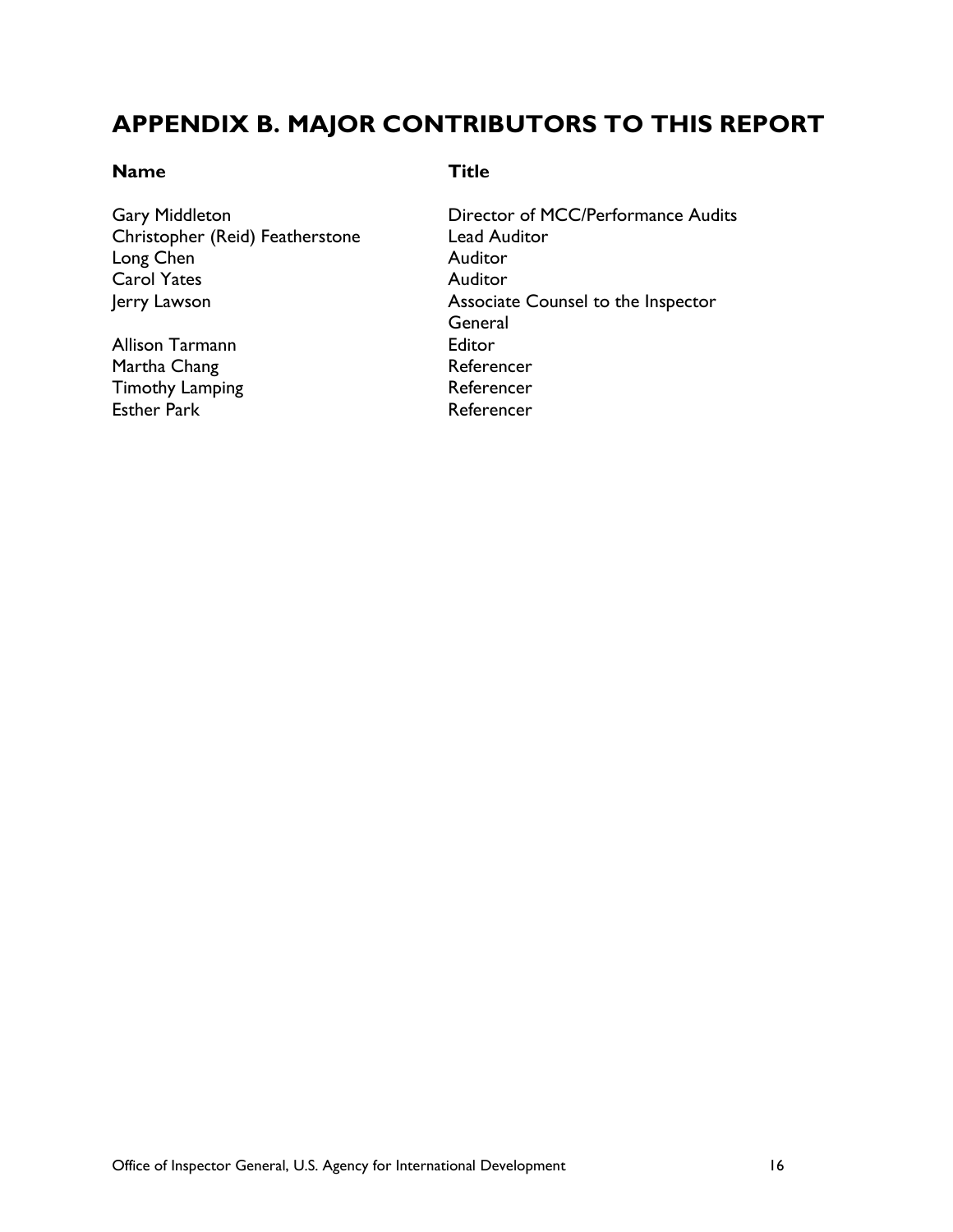### <span id="page-20-0"></span>**APPENDIX C. MCC MANAGEMENT RESPONSE**



### **MEMORANDUM**

| DATE:    | January 24, 2017                                                                                                                                                               |
|----------|--------------------------------------------------------------------------------------------------------------------------------------------------------------------------------|
| TO:      | Donell Ries<br>Deputy Assistant Inspector General<br>Office of the Inspector General<br>United States Agency for International Development<br>Millennium Challenge Corporation |
| FROM:    | Mahmoud Bah /pp/ Alice Miller /s/<br>Acting Vice President and Chief Financial Officer<br>Department of Administration and Finance<br>Millennium Challenge Corporation         |
| SUBJECT: | MCC's Management Response to the Draft Report, "MCC Took Initial Steps"<br>to Implement the Digital Accountability and Transparency Act of 2014",<br>dated December 14, 2016   |

The Millennium Challenge Corporation (MCC) appreciates the opportunity to review the draft report on the Office of Inspector's review, "*MCC Took Initial Steps to Implement the Digital Accountability and Transparency Act of 2014",* dated December 14, 2016. MCC concurs with the conclusion of the review and deemed the report constructive in helping to validate the agency's readiness for the DATA Act.

There were no recommendations as part of this audit, and as such, MCC does not provide a corrective action plan.

If you have any questions or require any additional information, please contact Mahmoud Bah, Acting Vice President and Chief Financial Officer, at 202-521-3653 or [Bahm@mcc.gov;](mailto:Bahm@mcc.gov) or Jude Koval, Director of Internal Controls and Audit Compliance (ICAC), at 202-521-7280 or [Kovaljg@mcc.gov.](mailto:Kovaljg@mcc.gov)

CC: Gary Middleton, Director of Performance Audits Division, OIG, USAID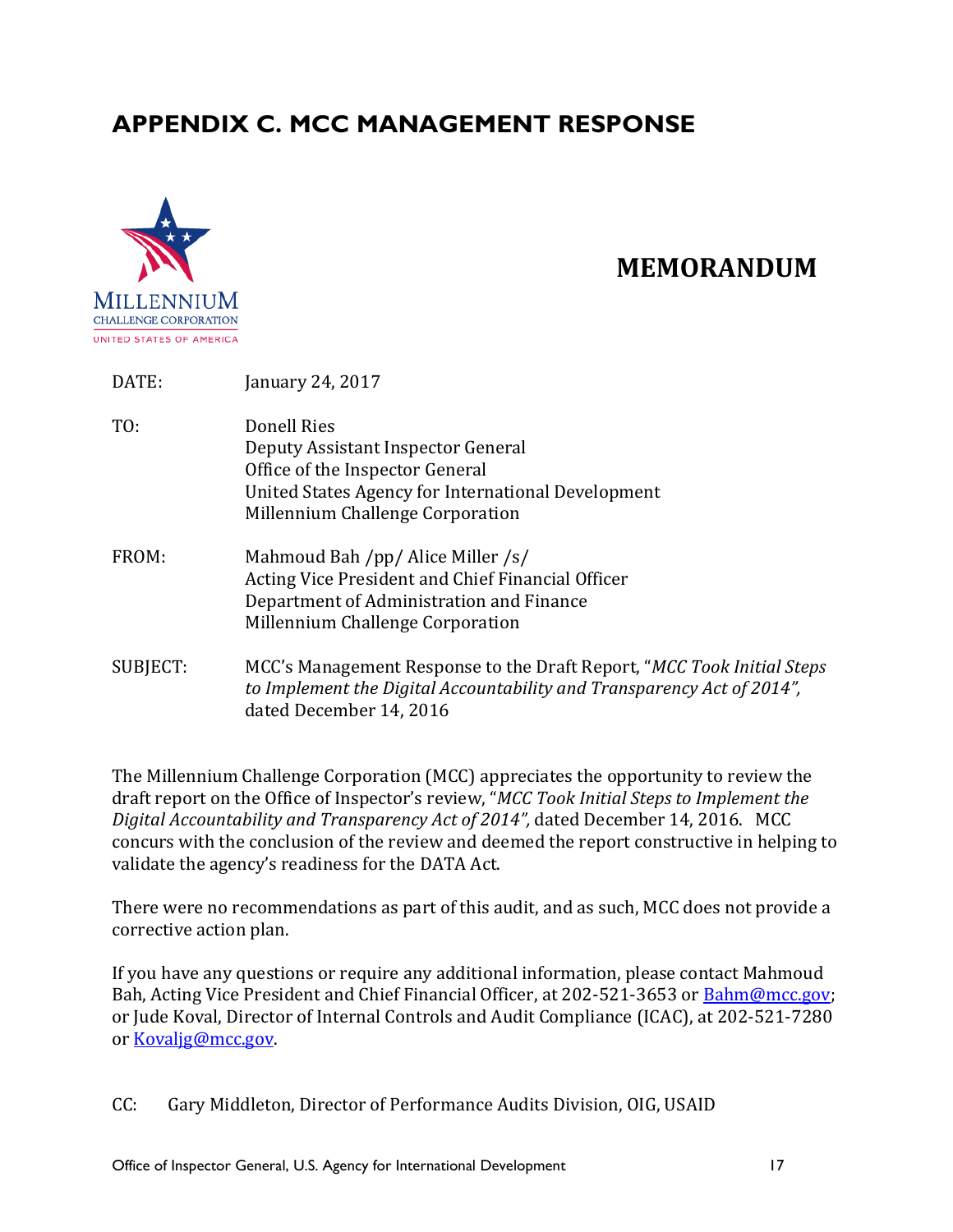Aleta Johnson, Administrative Assistant, OIG, USAID Eric Redmond, Controller, Financial Management Division, A&F, MCC Jude Koval, Director of ICAC, A&F, MCC Karla L. Chryar, Compliance Officer (Contractor), ICAC, A&F, MC